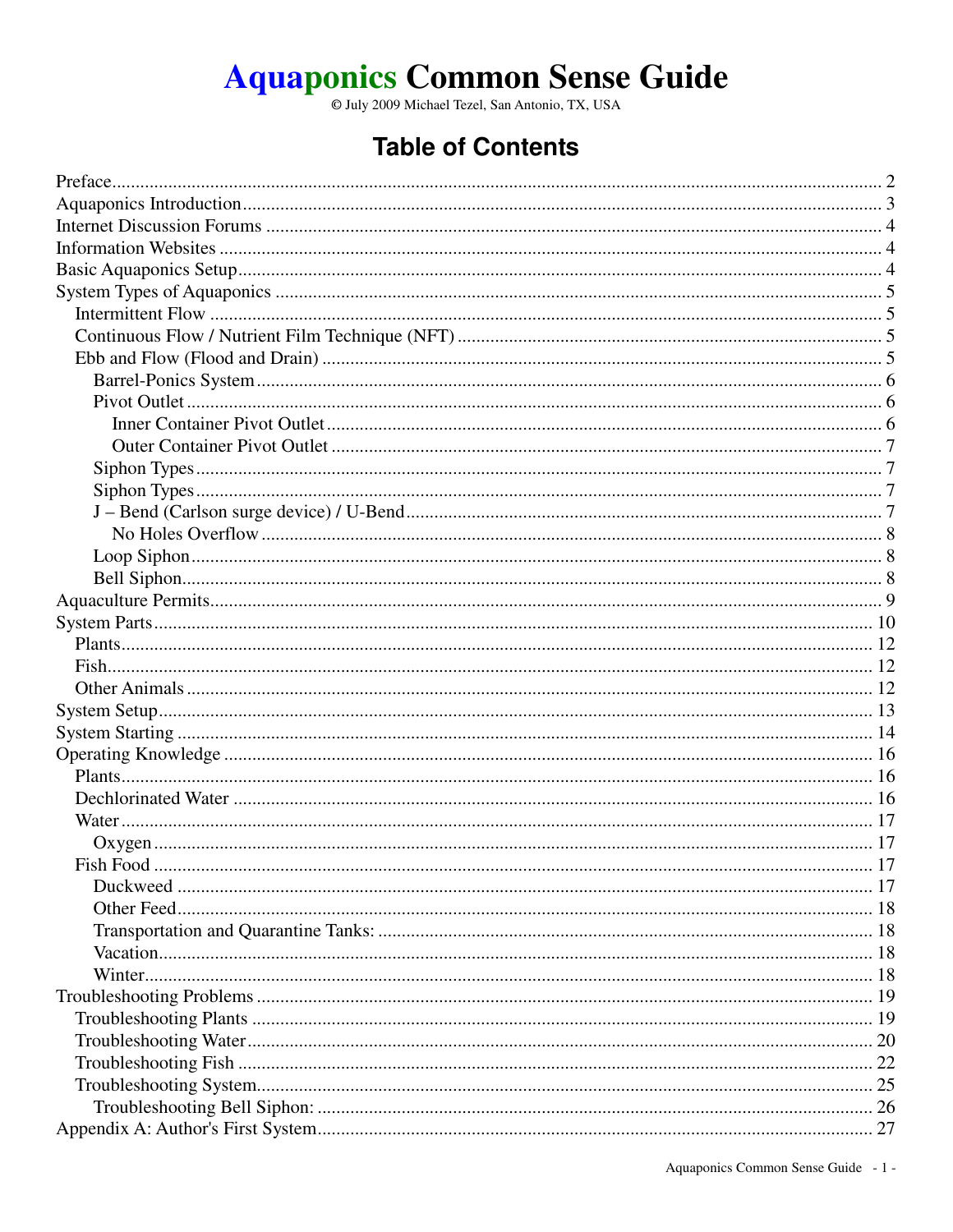#### **Preface**

This document contains valuable and time saving knowledge for aquaponics newbies (noobs). It was written by an amateur enthusiast much like you. I am an information junkie when I get into a new hobby which has led me to this document and since others shared this information with me piece by piece, I decided to share it with you in one lump sum to save you the time it takes to gather this much knowledge about aquaponics. This is a compilation of many, many hours of reading online forums, digging through internet websites, and initial startup of a small aquaponics system. Other practicing aquaponic enthusiasts, who have operated systems for years, have reviewed this document for accuracy and contributed as well. Many thanks go out to them and everyone else who has shared their experiences, questions, and answers in the forums and blogs. This is not a complete guide of all topics or newer methods but a really good introduction and overview of system parts, construction, and uses of different components to aide you getting started and some operating assistance. Adapt these suggestions for system design to your budget and size requirements.

 There is a lot of information in this document but once you learn the basics, an aquaponics system is easier to maintain. Also included is a basic troubleshooting section that is by no means a complete list of all problems or all solutions. Resource website links provided in this document were what the author found at the time of writing and gives many thanks to the companies supporting fish and plants! Print this out and have it nearby your system for those troubleshooting times you may need it and add your own notes as you learn more in your own research.

 Also please contribute to online aquaponics forums as much as you read them. Post the good and the bad learning experiences for others who may not have made it to that point yet. Thank you and enjoy!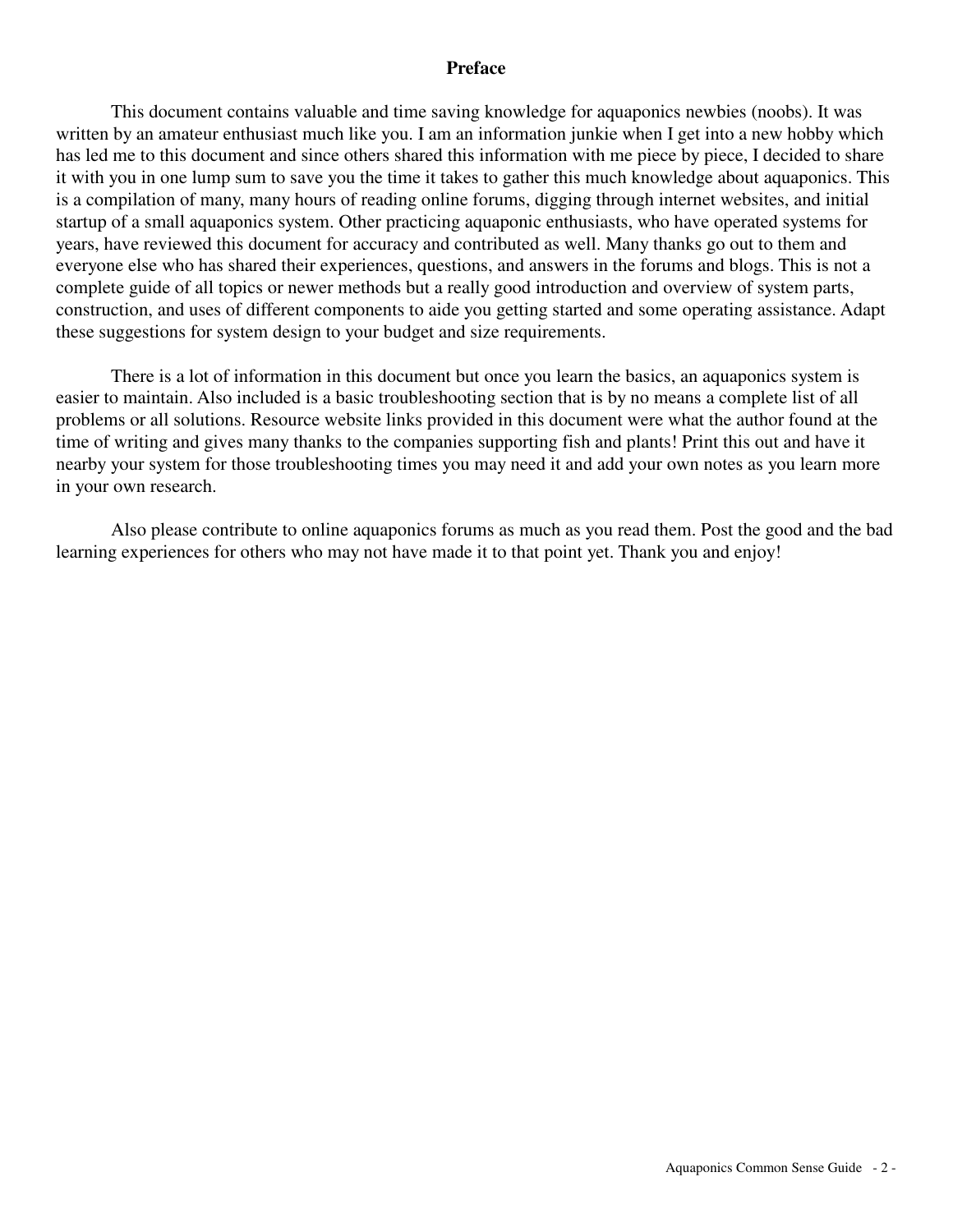## **Aquaponics Introduction**

 *Hydroponic*s is agriculture with other growing medium besides soil. *Aquaculture* is fish farming without plants. Aquaponics is a symbiotic combination of the two.

 S & S Aqua Farm pioneered the aquaponics system as we all know it today. Please visit them at: http://www.jaggartech.com/snsaqua/page2.htm

 In an aquaponics system, fish eat food and produce waste (mainly ammonia). Ammonia is hazardous to fish, even in small quantities (.04 mg/l) and toxicity increases in relation to pH and temperature. Ammonia (NH3) is food for beneficial bacteria (Nitrosomonas) which turns it into nitrite (NO2) waste and then another type of beneficial bacteria (Nitrobacter) turns the nitrite into nitrate (NO3) waste. Nitrate is less harmful to fish. The nitrate, phosphorous, and potassium are food for plants/algae which remove these from the water the fish live in. This is known as the "Nitrogen Cycle". When the system is in balance, the water will be crystal clear and ammonia and nitrite levels will be zero. Short videos reiterating this are at: http://www.youtube.com/watch?v=bCV7DABEz20&feature=related

 Aquaponics is based on the common belief of an organic production of plants and fish. Fish production using aquaponics regularly uses Tilapia, Bluegill, and Catfish. Other common fish that are used in an aquaponics environment, but not necessarily for fish production, are carp/goldfish, perch, trout, silvers, jades, and bass. All fish, including goldfish and tropical fish, are okay to use for plant and vegetable production, even in small tanks. Ensure that the fish can tolerate your environment. Plant production varies with the amount of food the fish are able to consume, thereby generating waste as food for the beneficial bacteria and plants. People also use other freshwater animals such as crayfish (crawfish, crawdads, marron), prawn, and mussels. Aquaponics systems range in size from small converted aquariums to large commercial operations producing plants and fish for sale to restaurants and consumers.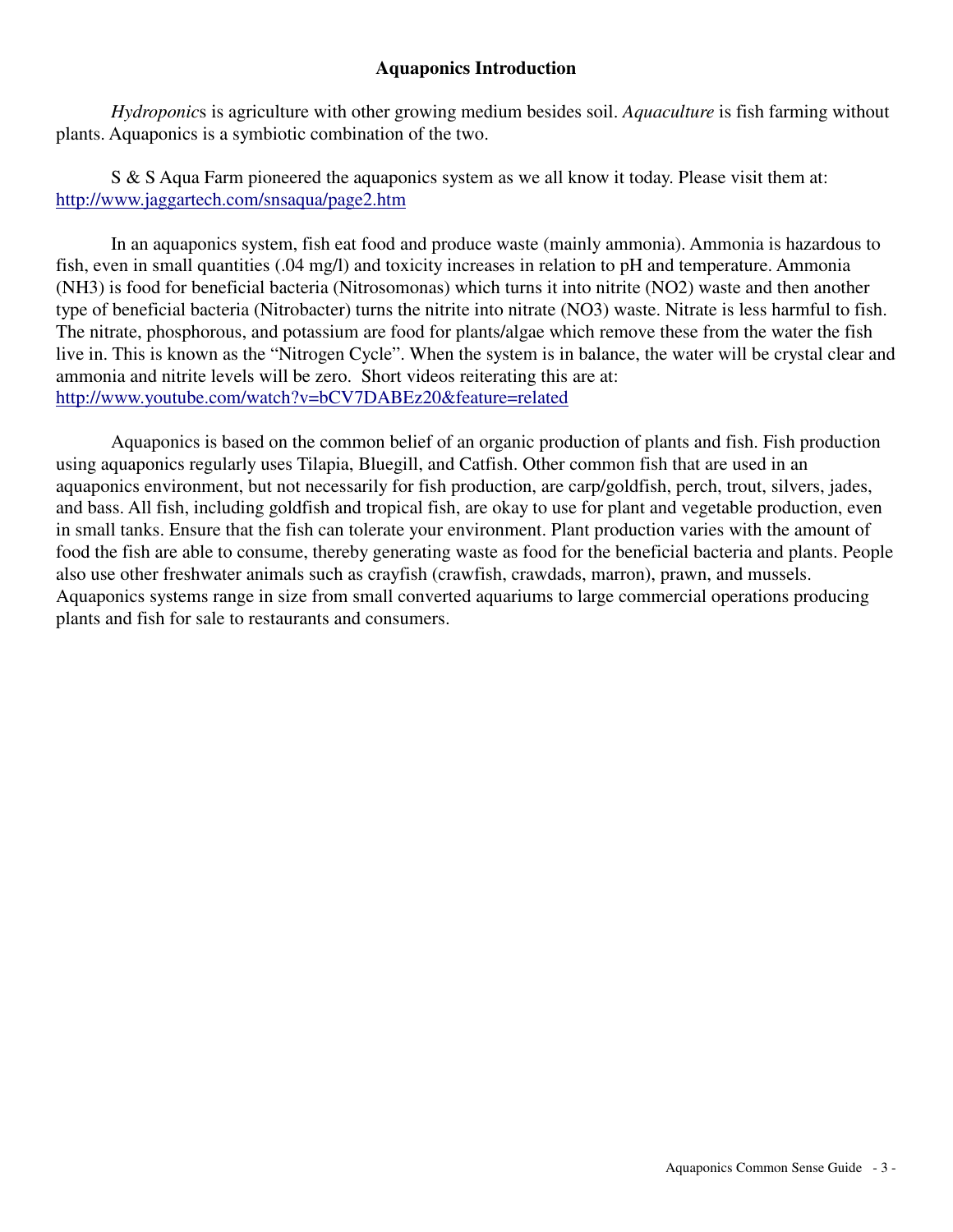## **Internet Discussion Forums**

 The internet is a great source of knowledge for system building and operation. Listed below are a few of the more popular websites. There are many more you can find. You are encouraged to find a forum that appeals to your type of system and possibly geographic location, and then inquire the members of that forum for additional help and assistance. It is best to consult aquaponic forums online first for basic plant and animal questions before asking employees at your local nursery landscaping supply and pet stores, as they may not understand the needs of an aquaponic system. Common forum abbreviations:

|                                                                          | CHIFT PIST = Constant Height In Fish Tank, Pump In Sump Tank |
|--------------------------------------------------------------------------|--------------------------------------------------------------|
| $GB = grow bed$<br>$ppt = parts per thousand$                            |                                                              |
| $FT = fish tank$<br>$ppm =$ parts per million                            |                                                              |
| $+1 = I$ agree with what someone else posted.<br>$DO = dissolved$ oxygen |                                                              |

http://tech.groups.yahoo.com/group/barrelponics (they have a complete how-to-build guide with parts list) http://www.backyardaquaponics.com/forum http://www.aquaponicshq.com/forums

#### **Information Websites** (as of 2009)

 This is a small list of known websites that contain relevant information on aquaponics. You Tube and Google Video are great places to see videos of real aquaponic systems in action.

Aquarticles.com http://aquarticles.com Aquaculture Network Information Center http://www.aquanic.org/index.htm

Aquaponics Journal http://www.aquaponicsjournal.com/articles.htm You Tube http://www.youtube.com/results?search\_query=aquaponics Google Video http://video.google.com/videosearch?q=aquaponics#

#### **Basic Aquaponics Setup**

A basic aquaponics system consists of a fish tank with fish, a grow bed with plants, and a water pump. Also commonly used are air pumps and additional bio/mechanical filtration components. Aquaponics ecosystems must have the proper balance to maintain healthy fish and plants.

In the picture to the right, panels on top help shade plants in the grow bed from the heat of the day. Shade cloth is also commonly used to shade the fish tank and to protect the fish from predators and to prevent fish from jumping out.



Picture link URL: http://backyardaquaponics.com/forum/viewtopic.php?f=18&t=5417&p=193545#p193545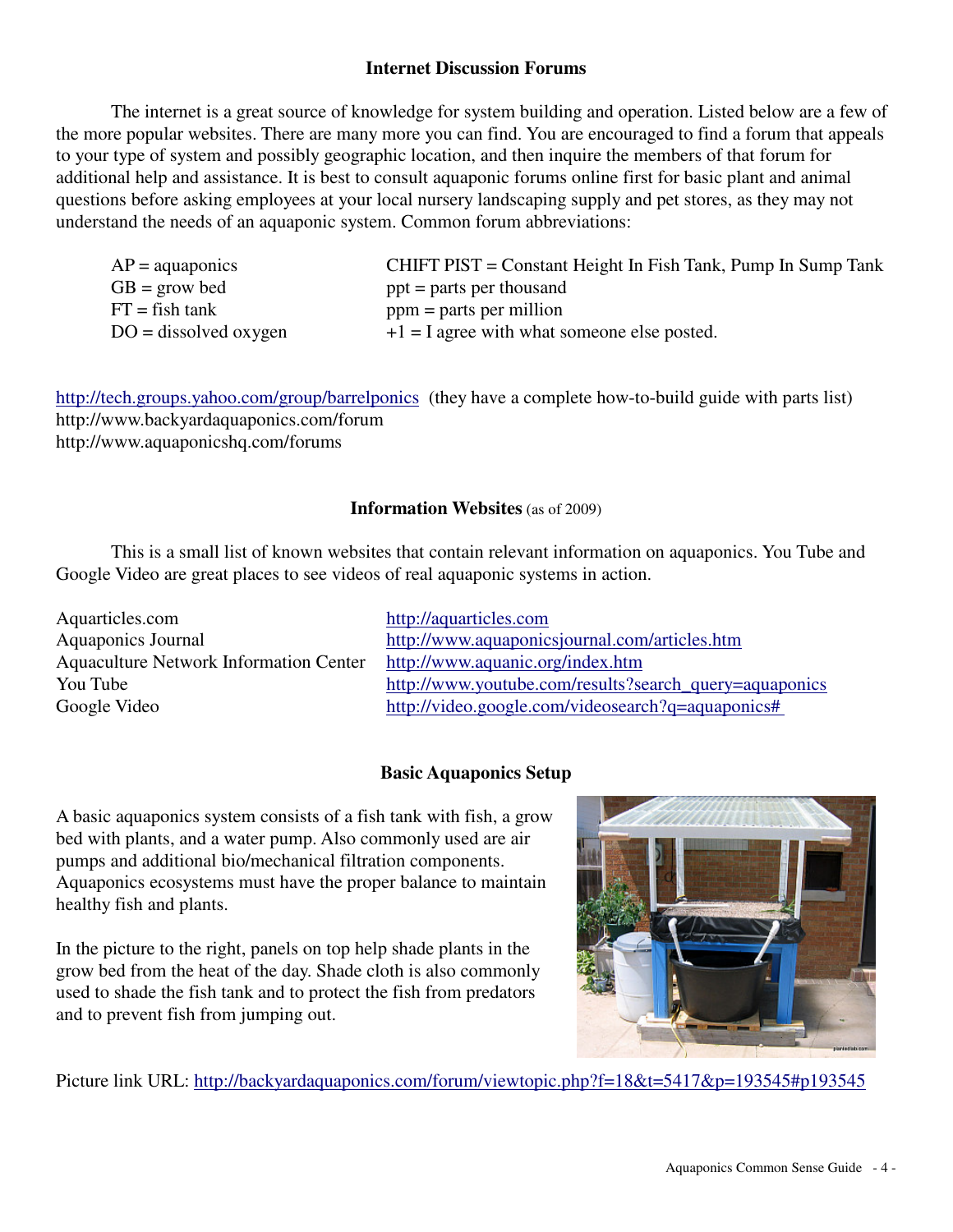#### **System Types of Aquaponics** (from simple to complex)

Type 1: few thousand gallons hole in the ground "tank" out on a farm ranch, no pumps Type 2: small home aquarium with floating plants Type 3: fish tank, grow beds and combined/separate biological/mechanical filter.

 The most simple of systems is a ranch tank, also known as green pond agriculture. Algae is the main plant in this type of system. Some fish will eat algae as well as smaller fish and insects and bugs that get into the tank. Rain helps aeration of the water. Wind and wild animal activity prevent stagnant water. These are usually lightly stocked to achieve system balance. Plants are not usually harvested from this type of system.

The second type of system is a home fish aquarium with floating oxygen creating plants such as floating water lettuce or other plants on something buoyant (Styrofoam) with the roots reaching down into the water.

 The third type of system is a system with a water pump that pumps water from the fish tank up in altitude to a biological/mechanical filters and/or sump/flood tank and/or grow beds where the water gets filtered through beneficial bacteria and plants and gravity brings the water back down into the fish tank. If a sump tank is used, then the sump tank can be setup to have the fluctuating water levels and allow a constant height in fish tank (CHIFT). The order and placement of pumping and gravity returns can be altered to fit a particular system. This activity can be continuous or intermittent. This guide mainly discusses the setup of the third type of system using freshwater. Saltwater aquaponics systems do exist with seaweed/kelp as plants.

 In this third type of system, water is run through it using one of multiple methods. Consult with others on which method is best for you and your system design. Other aquaponics articles online will go into more detailed depth about each method and how to make each method work successfully. Word of advice: always put in emergency overflows that will drain excess water back to the fish tank should your primary drain fail. Check online forums for developments of sequencers to cycle one drain into multiple grow beds.

#### **Intermittent Flow**

Intermittent Flow is generally used with a water pump on a timer that pumps once per hour. The water is pumped into the grow beds and drains out permanent drain holes and back to the fish tank.

#### **Continuous Flow / Nutrient Film Technique (NFT)**

Continuous Flow or Nutrient Film Technique is where the water pump runs continuously pumping water through the entire system. This is the simplest to build but is susceptible to root rot due to lack of enough oxygen reaching the roots. Plant production is normally limited to lettuce and other plants that can sustain growing in constant water.

Raft systems generally consist of Styrofoam floated directly over the fish tank. Plant roots grow in holes down to the water. Sometimes the plant roots are suspended within grow media inside "net pots" that dip down into the water either in the fish tank itself or in a contained water flow channel. Some large scale production has been known to use this method.

#### **Ebb and Flow (Flood and Drain)**

Ebb and Flow is where the water is periodically pumped through the system either by means of a timer on the water pump (and drain holes in the grow beds) or where the water pump runs continuously and floods and drains out of the grow beds by means of an automated drain or surge device. Oxygen is allowed to get to the plant roots when the water is drained. Draining water into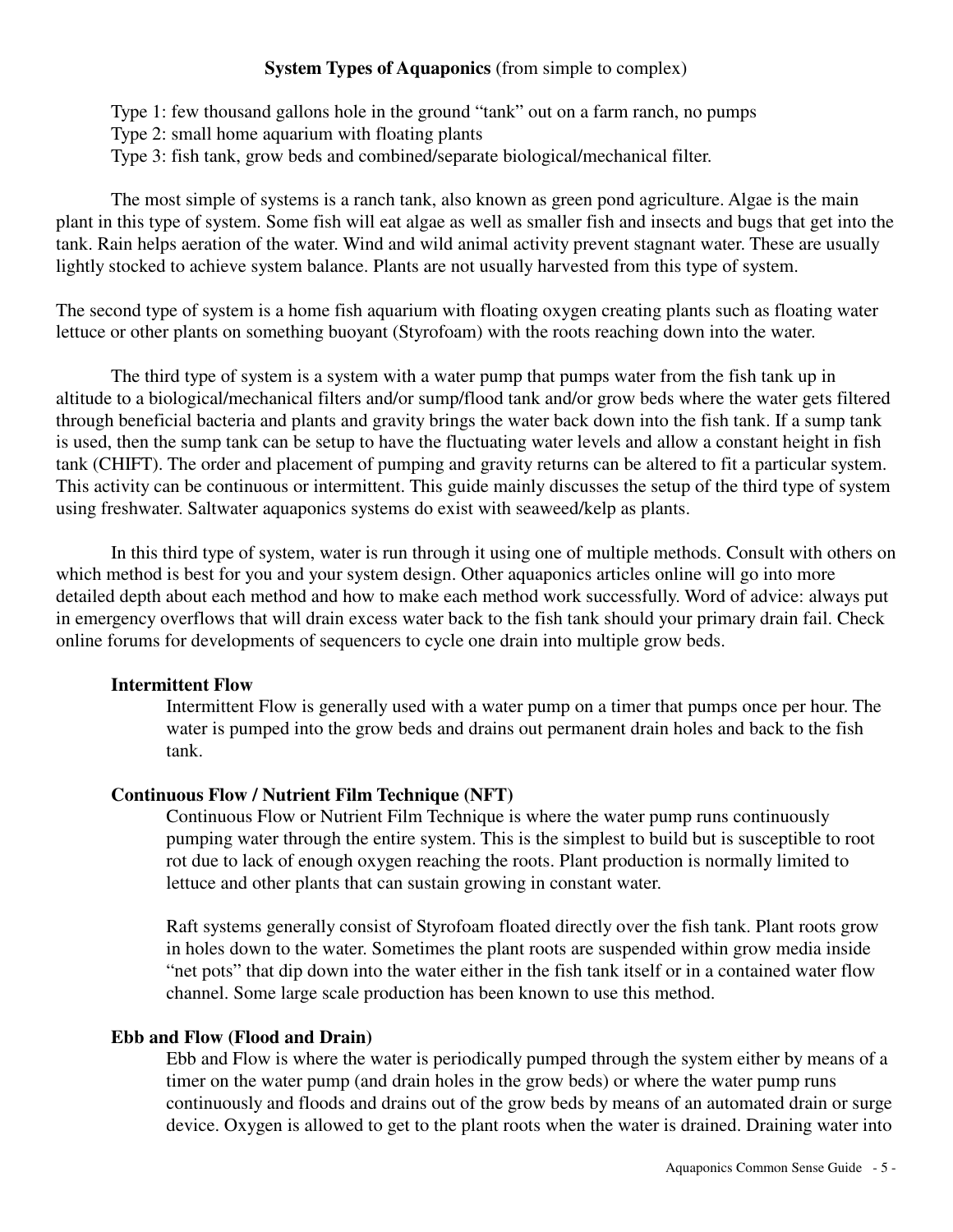the fish tank also provides extra oxygen getting mixed in with the returning water. Flood and drain times vary between setups. Allow some drying time to prevent root rot but not enough that the roots dry out completely. There is no magic length of fill and drain times.

Ebb and Flow is the method most frequently used. Different outlet methods have been developed. Be forewarned that autosiphons are very finicky about the amount and flow rate of water coming in as to the siphon type and siphon pipe/tubing sizes. For a siphon to stop draining, it must suck in enough air to break the water tension. Water throughput can be adjusted by use of ball valves in-line with the tubing/piping. Some drainage methods work better than others for slow water throughput; these are the Barrel-Ponics System method and pivot outlet. If water intakes or drains are used in the fish tank, protect the fish from getting sucked into them or being able to swim into them.

#### **Barrel-Ponics System**

In the Barrel-Ponics system invented by Travis W. Hughey (some systems have flood tanks with volumes of over 700 gallons) a toilet flush valve is mounted in the bottom of

the flood tank assembly. When the water reaches the preset height (volume) in the flood tank a small siphon begins filling a counterweight attached to the flapper valve. As the counterweight fills and gets heavy enough to overcome the pressure and weight of the water, the valve is pulled open allowing the contents of the flood tank to empty into the grow beds. When the water column is low enough to cease the small siphon, the counterweight begins to empty through a small hole in the bottom of the counterweight. When the counterweight gets light enough the toilet valve closes and the cycle repeats. Water volume is controlled by the height at which the small siphon begins and cycle time is controlled by adjusting the inflow from the fish tank. This system allows very



low flow rates to operate large volumes of water comparatively for grow bed flood and drain cycles. A free step by step guide to building this type of system can be found at http://www.fastonline.org/content/view/15/29/

#### **Pivot Outlet**

#### **Inner Container Pivot Outlet**

An inner container pivot outlet is also known as a floating outlet. A production unit (not the sample pictured here) known as the "Flout®" by Rissy Plastics can be found at http://www.flout.net. It looks like a bendy straw with a partially open box on the inside end. The outlet end is outside the container piped through. The water inlet end is inside



the container laying flat on the bottom. The interior end opening is inside an open "cup" structure that acts as a float. As water rises in the container, the interior end pivots up due to the float. Once the floated end is at its maximum height, water will rise a little more and enter the open box and continue filling until it enters the piping exit hole which is at least midway high in the box and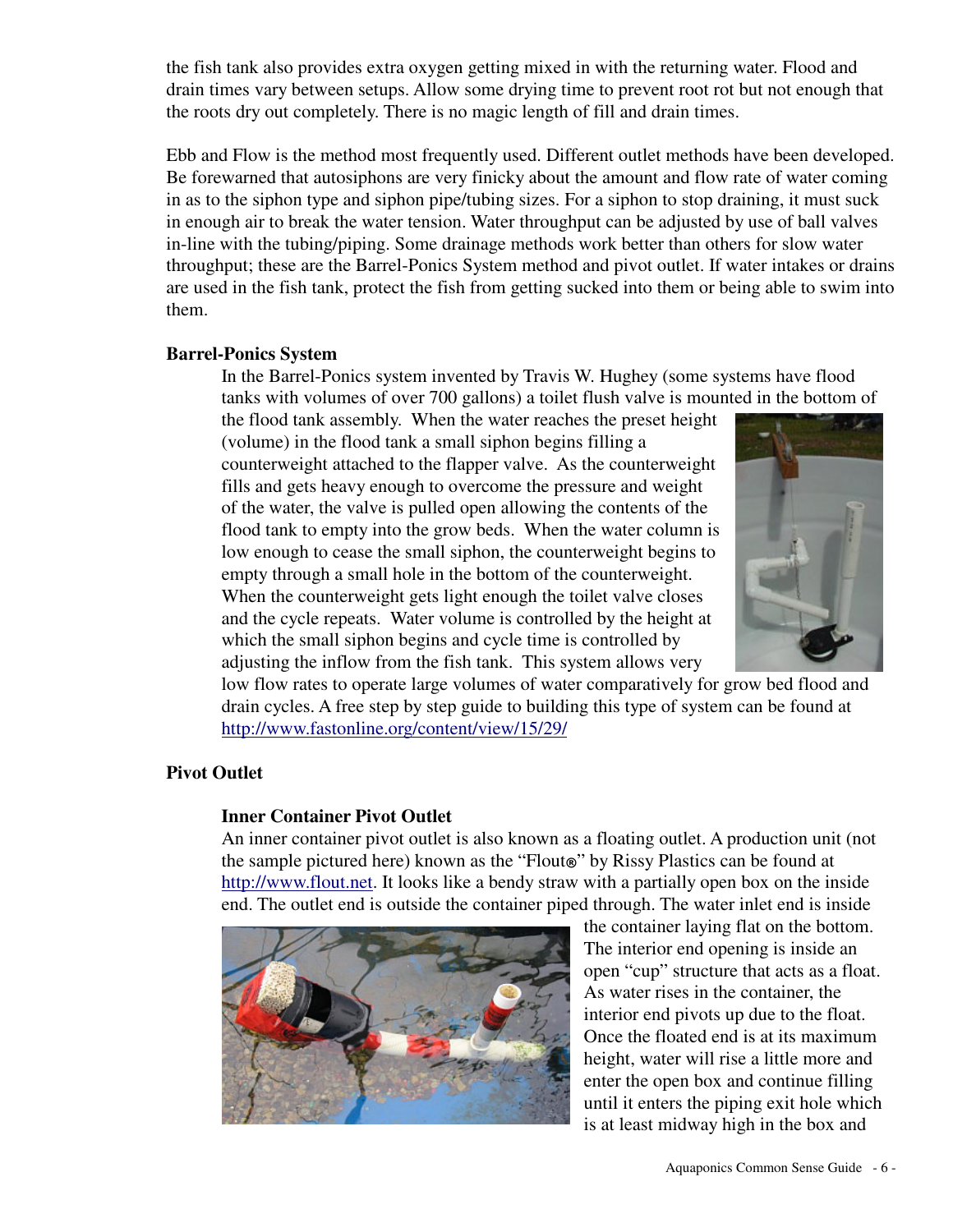begins the draining out the other end. As this action takes place, additional water now in the box helps sink that end down until all the water has drained, including most of the water that helped initially sink the box. It is important that all the air inside the box escapes as it sinks or it may not sink all the way, extra weight may also help it sink. When the box has most of the water out of it again, it can begin to float again and the cycle starts over. Picture link URL:

http://www.backyardaquaponics.com/forum/viewtopic.php?f=8&t=1468&hilit=flout

## **Outer Container Pivot Outlet**

An outer container pivot outlet is designed similar to a bamboo pivot water feature (aka: deer scarer). The pipe is kept at a slant by use of a rotating stop and counterbalance weight on the other end. Water enters the pipe (generally at the pivot point) and fills the angled pipe. Once the water reaches high enough in the pipe so that the weight of the water overcomes the weight balance on the other end, it dips down and drains the water thereby starting the draining action. The upper water collecting side should be sealed except for one drainage hole that the water will flow out of once it has pivoted downward. The hole should be located in a position so that air is not allowed to enter until the siphoning action

has completed, thus keeping extra water at the draining end which keeps it weighted (and in the down position) until it has completed draining. Putting larger containers on the ends of the pipe for water accumulation and counter balance weight make it easier to match the weights so the unit works more effectively. If the water accumulation end can not stay downward until the cycle is complete, the pivot will develop into a



pattern seesaw action that is fun to watch. Picture link URL: http://www.backyardaquaponics.com/forum/viewtopic.php?f=18&t=1639&st=0&sk=t&sd  $=$ a $\&$ start=90

## **Siphon Types** (autosiphon)

Siphon types are J-bend, loop siphon, bell siphon and pivot siphon. People use all types and generally prefer one over the other but it depends on their individual experience as to which one they prefer. A good rule of thumb in plumbing these is to use the same size tubing, or one size larger, than your water pump uses. The maximum height of water in siphons will match the maximum height of water in the container so you need to adjust your siphon size and position accordingly so it works at the proper water level. Another important item to note is that if siphons trap air at the top of them, they may not function properly so it is best if they are tube shaped.

## **J – Bend (Carlson surge device) / U-Bend**



A J-Bend it is a tube bent like the letter "J" and used upside down. The long end is the drainage outlet end. The short end is where the water will enter and seal off the opening. Once the water level is high enough to cover the top of the upside down "J", the siphon is started. These are used inside the container with the long end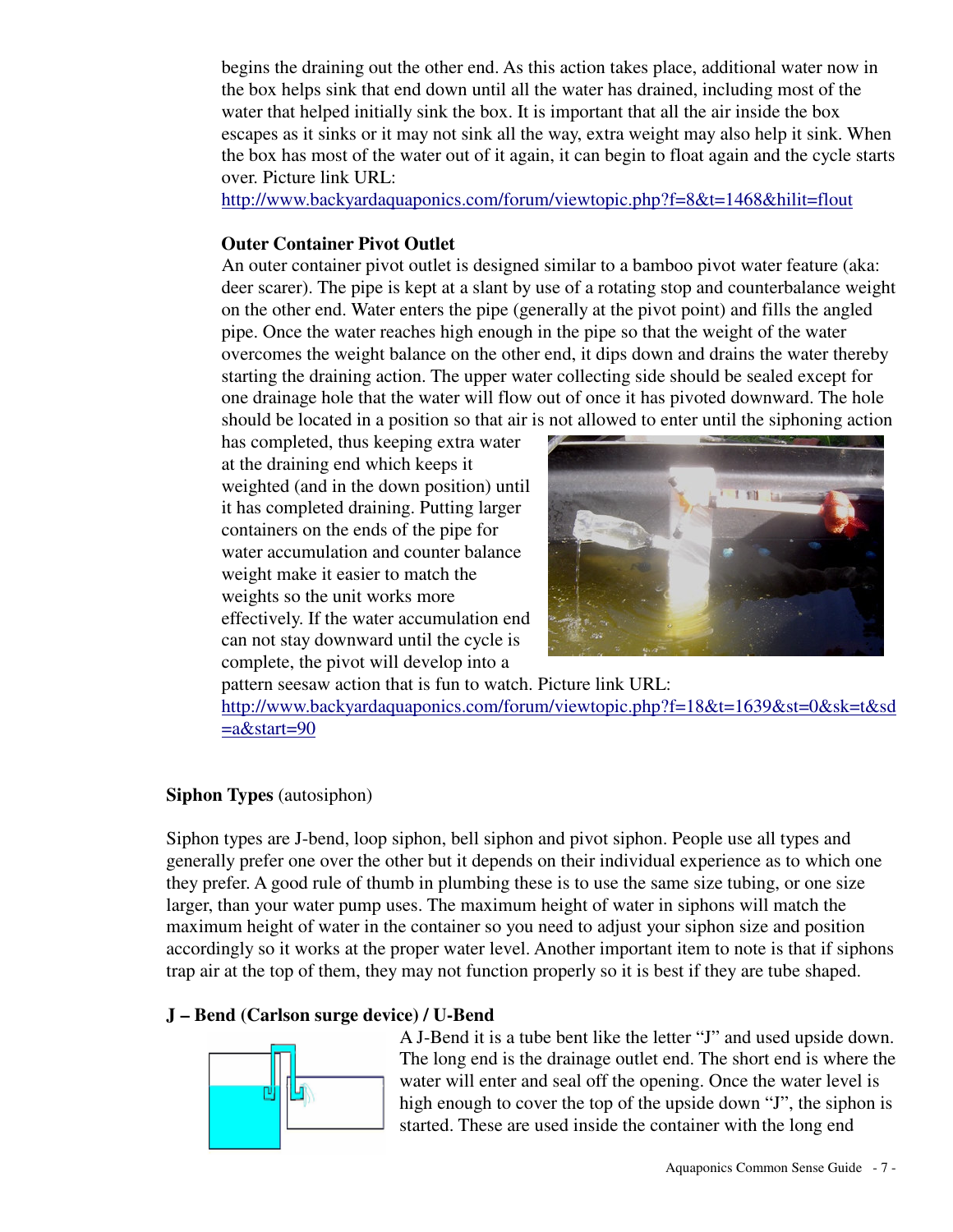protruding through the container. A small U-Bend water trap at the bottom of the outlet pipe may be helpful if difficulties arise using this type of siphon. Picture link URL: http://www.backyardaquaponics.com/forum/viewtopic.php?f=8&t=4086

#### **No Holes Overflow**

Three U-Bends are assembled together to create a siphon-activated raised tank "no holes overflow" to transfer water outside a container without drilling holes through it and without spilling over the top of the container. It must be primed with water to remove all internal air and both ends at the same height to prevent air leaking in. **WARNING:** No holes overflows must be checked regularly to ensure no air has accumulated inside the top of them preventing normal operation. This is not normally visible when it happens.

An "overflow box" is an upside down U-Bend/U-Tube with both ends in separate boxes and works on the same principal. Search the internet for pictures and explanations of possible failures for this device.

#### **Loop Siphon**

A loop siphon is a loop of tubing with the outlet end usually pointed down. The open input end is where the water will enter and seal off the opening. Once the water level reaches the height of the top of the loop, it starts to push air and water down the output side which engages the siphon affect. It works the same way as a J-Bend but the tubing forms a complete circle. A loop siphon can be used inside and outside the container. Picture link URL:



http://synaptoman.files.wordpress.com/2008/01/siphon-loop1.jpg?w=519&h=392

#### **Bell Siphon**

A bell siphon consists of an open vertical standpipe for the water to drain into. Ideally, this pipe should be straight with both ends open. Around it is another pipe with crenellations (holes/slits) for water flow at the bottom and an air tight cap on top that allows the creation of a water vortex once the water reaches the top of the inner standpipe. This outer pipe is called the siphon pipe and sits over the standpipe by use of gravity. Ensure the siphon pipe cap is not sealing off the top open part of the standpipe. It is better to have too tall of a siphon pipe than one that is too short. One bottom crenellation slightly higher



than the rest can also act as an air break.

Some people use an alternate air break with a small air hole near the top of the siphon pipe with an air tube that runs down to just above the crenellations of the siphon pipe. This air tube helps break the siphon once the water level drops back down. This helps conquer siphon pipe size/crenellation problems since the air tubing creates a horizontal air hole inlet. Picture link URL:

http://www.aquaponicshq.com/forums/showthread.php?t=582&highlight=bell+siphon&pa  $ge=4$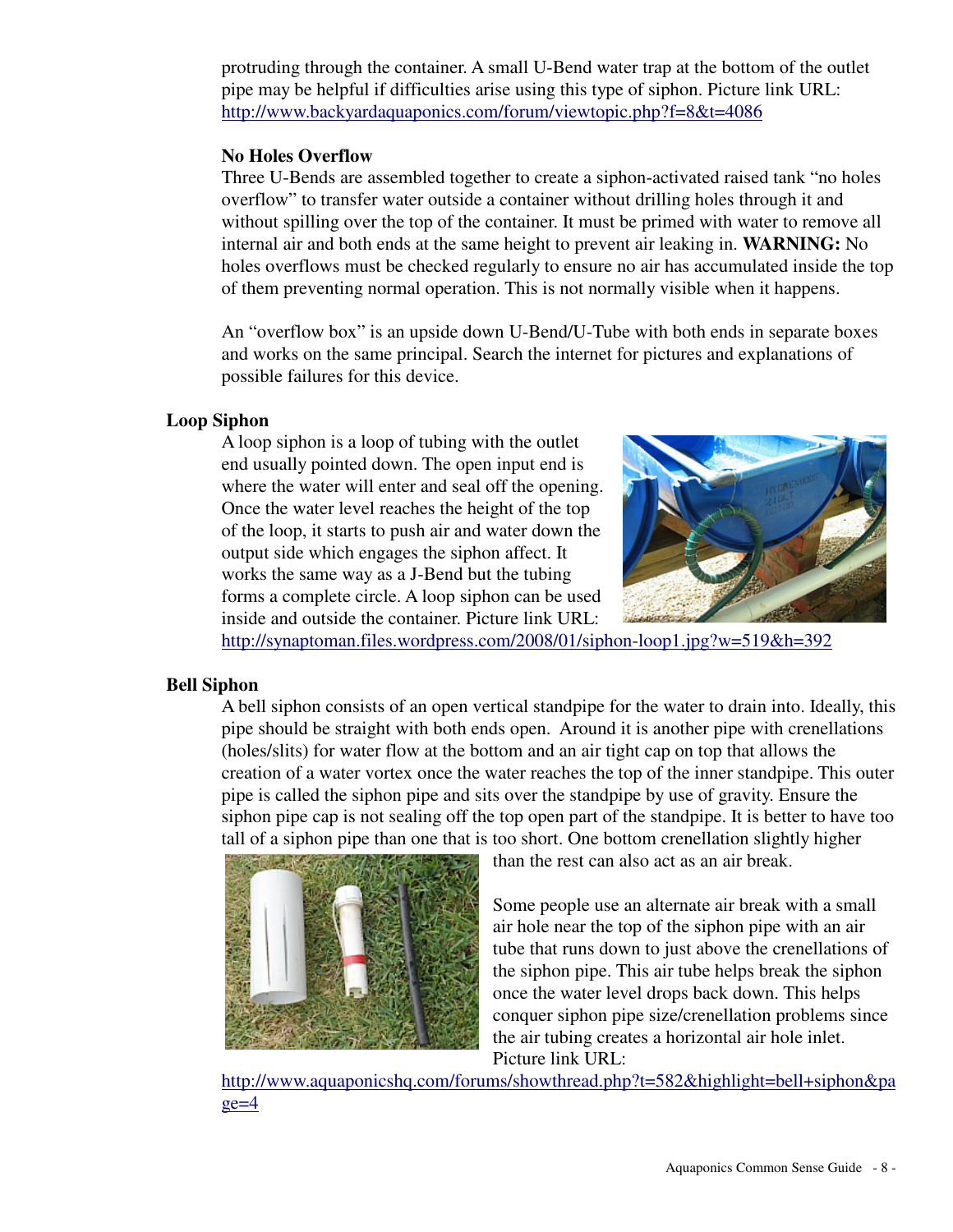## **Aquaculture Permits**

Aquaculture permits may need to be obtained depending on where you live. Respect local laws governing wildlife breeding and containment. The laws were put in place mainly due to very harsh effects to the ecosystem when certain wildlife was released and mixed into an area that could not adapt to it immediately. Even if you plan to keep an enclosed system, there may be laws governing species restricted from your area.

 If you decide to get out of the hobby of wildlife containment, please call the local wildlife authority and ask them where it is safe to release your species of animals. They will be happy to help you do the right thing for all of us. **Do NOT ever release animals from a contained environment into the wild without the approval of wildlife experts.** Our planet does not need a horrible chain reaction to occur.

 Email or call your local state wildlife authorities and ask them if there are any fees for operating an aquaponics system on your property and where to find regulations. They will be happy to tell you, it makes their job easier if you follow the rules sooner. Research the natural habitat of any fish and other animals you intend to utilize to ensure you can provide a legal and adequate healthy living environment.

#### **Some example governmental regulations (Check similar regulations in your own area):**

 United States, Texas aquaculture permit (in 2009) may be \$250 USD and \$350.00 USD for an Exotic Permit for most Tilapia although Mozambique Tilapia is the only species of Tilapia that is legal to stock in private impoundments in Texas without a permit.

 In Texas it is legal to use caught fish from public waters with regular fishing permit regulations. Check the Texas Aquaculture Association for an approved fish list and supplies list if you plan to sell fish. There are usually more regulations to abide by if you intend to sell wildlife.

> Texas Parks and Wildlife Recreational Fishing Regulations http://www.tpwd.state.tx.us/publications/annual/fish/

Texas Aquaculture Association http://www.texasaquaculture.org/id236.htm

 In the online forums in February 2009, somebody posted that Oklahoma, USA requires an annual \$10 USD fee for raising non-commercial fish on private property.

Following quoted for Alabama, USA on 2009-03-04 from:

http://www.outdooralabama.com/Fishing/freshwater/regulations/unlawful-stockings.cfm. "It shall be unlawful to intentionally stock or release any fish, mussel, snail, crayfish or their embryos including bait fish into the public waters of Alabama under the jurisdiction of the Division of Wildlife and Freshwater Fisheries as provided in Rule 220-2-.42 except those waters from which it came without the written permission of a designated employee of the Department of Conservation and Natural Resources authorized by the Director of the Division of Wildlife and Freshwater Fisheries to issue such permit. The provisions of this rule shall not apply to the incidental release of bait into the water during the normal process of fishing."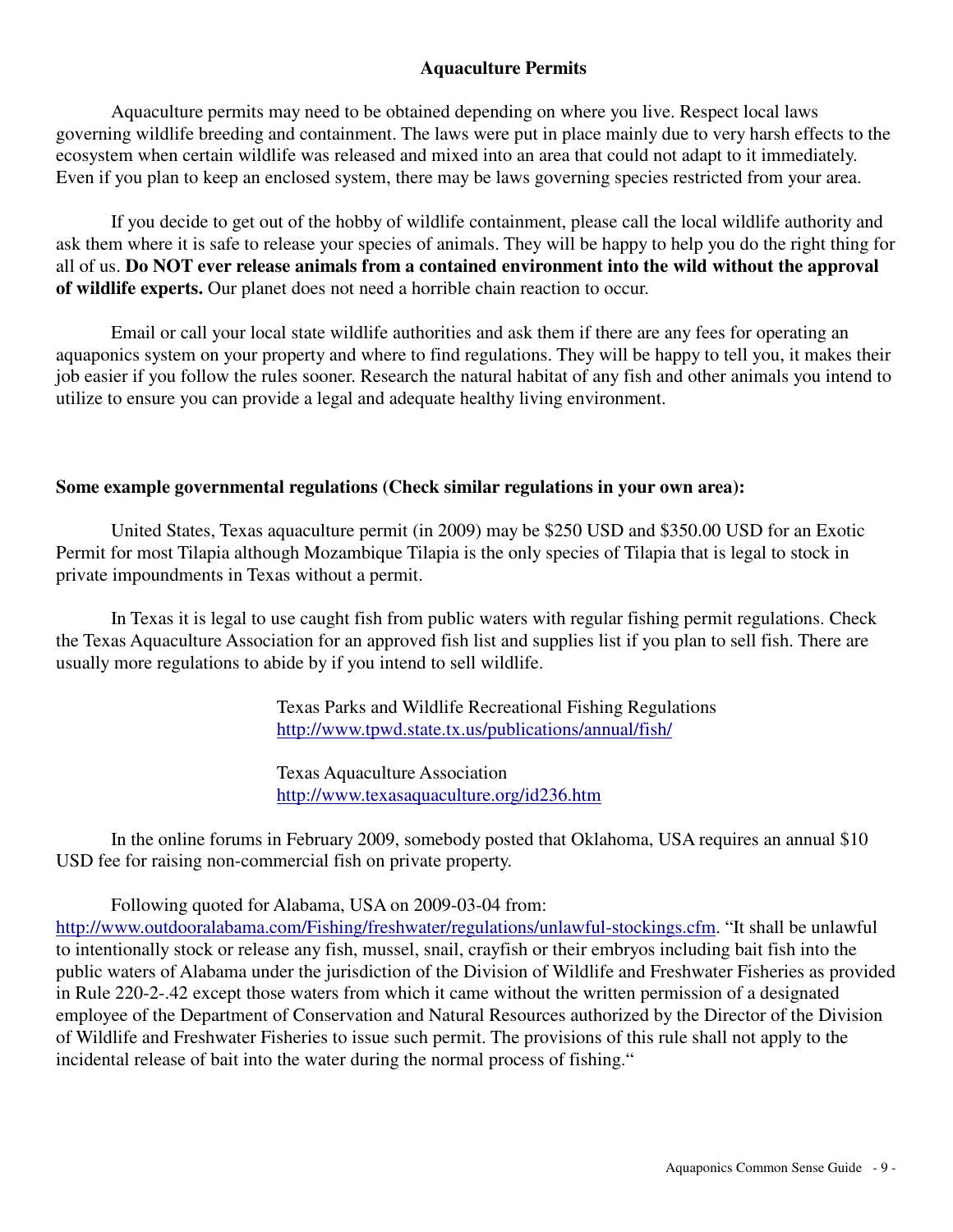## **System Parts**

 Only use food grade plastics and materials normally used for potable water such as Rubbermaid, Behlen/Farmaster and PVC. Some plastics will degrade from weather and break down or leak chemicals into your system. Do not use copper or other metals for parts the fish and water will be in contact with.

 Many people use recycled items for the system parts. Refrain from using materials that had previous chemical use or where the previous use is unknown. Caution that even marine grade paint and galvanized materials could be potential for chemical and metal leakage into your system. When in doubt it is best to use an approved liner.

 Each aquaponics system will not use all the parts listed here but they were all included for a more complete listing of what is being utilized. Use dark colored materials to prevent as much light as possible from getting to the water as algae needs light. Unless your specific species of fish eats algae, it is not preferred. There are different types of algae and the fish may or may not eat the types your system has.

| auto feeder  | Remember your fish when you go out of town! Search the internet for koi feeder.                            |
|--------------|------------------------------------------------------------------------------------------------------------|
| autosiphon   | Not normally available for purchase. You have to make these yourself to fit your system.                   |
| bacteria     | Free! These already exist in surface water, soil, and air. If you build it, they will come. They take      |
|              | time to multiply but they will. Use some water from a local river, lake, or established fish               |
|              | aquarium to get a starting boost. You can also get a starting boost from urine (contains urea) but         |
|              | please do not use this method if you are on medication or caffeine. It is also available at the pet        |
|              | store. Note that chlorine and chloramine (even in tap water) will kill beneficial bacteria.                |
| batteries    | Battery backups in case of power outages. If you have to go cheap, concentrate on aeration.                |
| biological   | This is for the beneficial bacteria. Beneficial bacteria need all the surface area you can provide.        |
| filter media | Most used: lavarock(scoria), hydroton, Bio-Balls, clay balls, Springflo, gravel, bedrock                   |
|              | If filter media will double as grow media, it will need to be able to support the plant weight.            |
|              | Note: Limestone gravel will generally buffer water over pH7.5 which may slow plant growth.                 |
|              |                                                                                                            |
|              | Be wary about additive in any products you utilize. Quilter's poly batting and filter floss have           |
|              | excellent surface area but can also create air pockets. Sand has great surface area but is difficult to    |
|              | work with. Cheap donut shaped nylon pot scrubbers offer an abundance of surface area. Scrubbies            |
|              | and other floating media is generally used in an enclosed container.                                       |
| electricity  | Use GFCI outlets and outdoor approved extension cords. Also research battery backups.                      |
| fish         | Beware of disease potential from any place you get fish. Local watering holes, fish hatchery. Start        |
|              | with smaller feeder fish. Recommended limit of $\frac{1}{4}$ pound (~110g) of fish per 1 gallon (3.781) of |
|              | water. Leave room for growth.                                                                              |
| fish food    | feeder fish, feeder insects (crickets, black soldier fly larvae), worms and microworms-nematodes,          |
|              | flakes, pellets, vegetables, tadpoles, soaked oatmeal, duckweed, dry dog food ensure good                  |
|              | nutritional contents for any feed)                                                                         |
| fish tank    | Common fish tanks are blue plastic barrels, IBC, farming stock tanks/water troughs                         |
|              | (fiberglass, hard poly tank, lined cement and lined galvanized metal tanks), whiskey 1/2 barrel with       |
|              | pre-formed poly drop-in (sold at hardware stores), in-ground lined ponds, non-working hot tubs,            |
|              | old bathtubs and non-toxic pond liners in a support frame. If you use pond liners, use type HPDE           |
|              | or EPDM 45mil or greater. Ensure any coatings, paints and linings are approved for potable water.          |
|              | It probably better to not use a trash can as a fish tank although it has been done. Trash cans have        |
|              | less surface area for oxygenation and fish like to swim side to side, not up and down. Do not use          |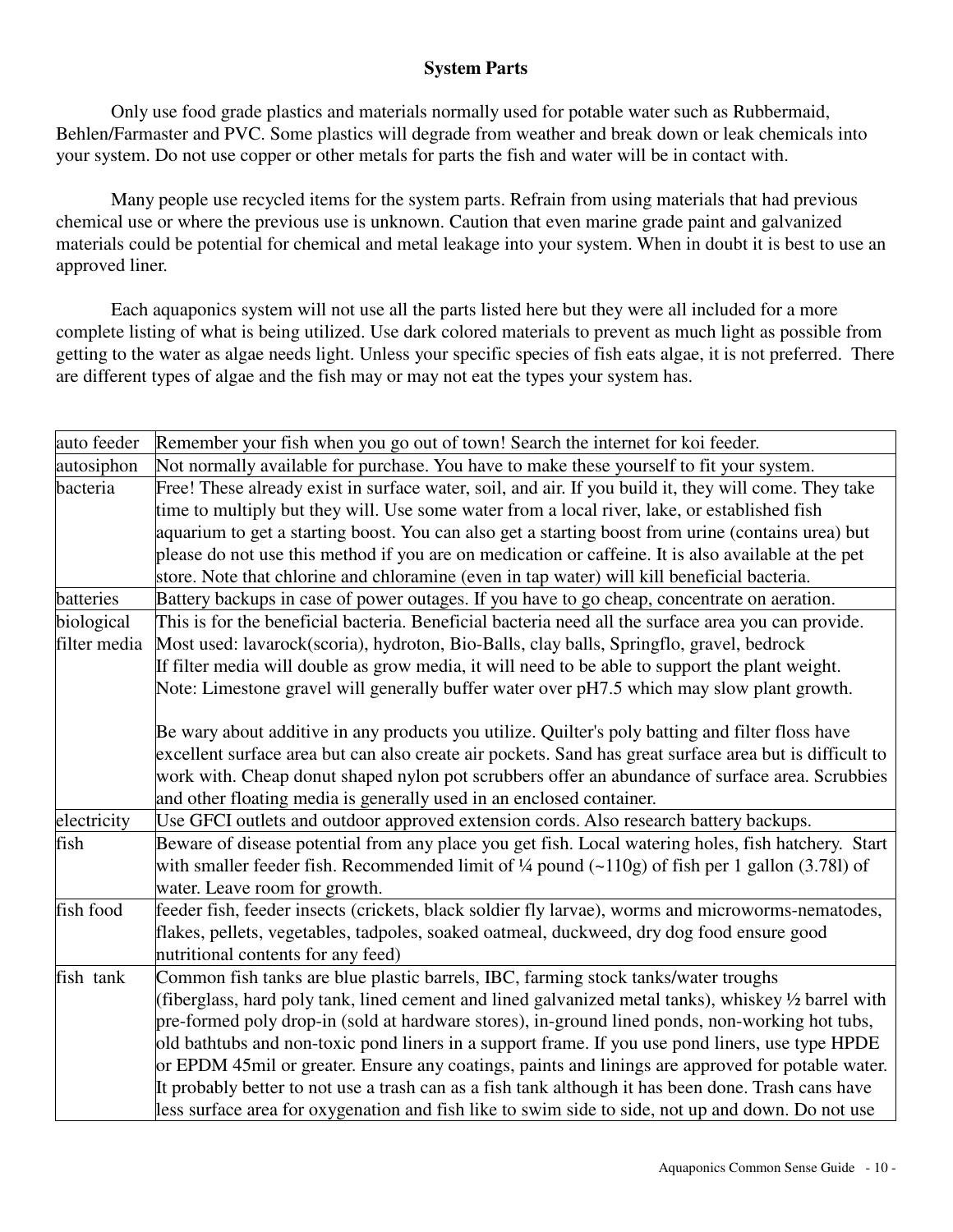common plastic store storage tubs as they were not designed thick enough for full time water holding and they may bow, crack, and fail (as may thin trash cans). They may hold water better if you build a rigid support frame around them.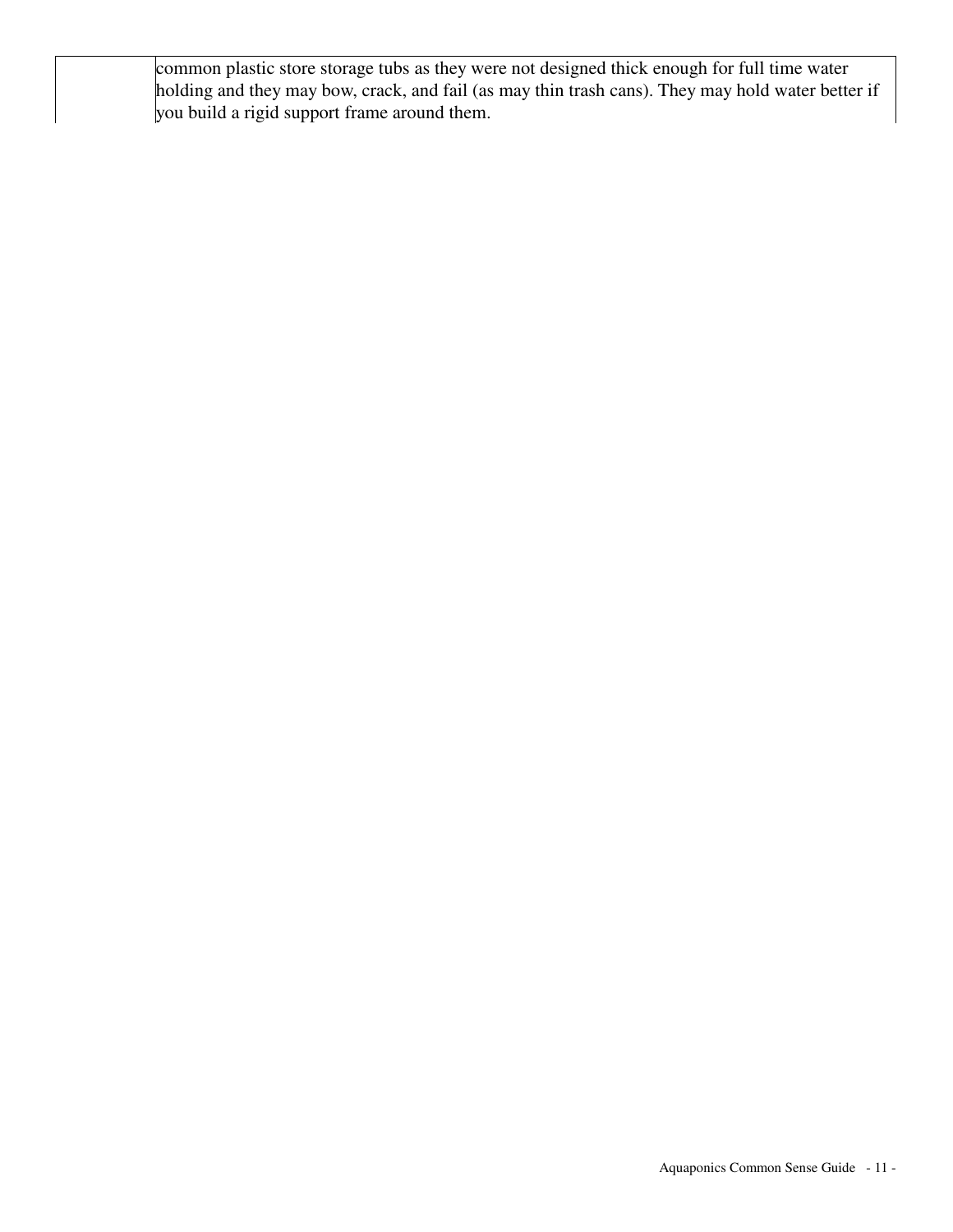#### **Plants**

 There are many good shops on the internet and your local area for plants and seeds. Read all seed packages for germinating and pollinating instructions. Some lettuce and other plants can be grown directly in water on Styrofoam with holes for root growth into the water. Beware of potential seed coatings that may not be safe for fish.

 Use winter plants for colder weather producing. You can grow flowers and potted trees too! Note that fish and bio-activity will slow down at lower temperatures, refer to the "Winter" section.

 Take note that it is normal for plant sprouts to shoot up quick and then appear to stall out for a few weeks. During this time the plants are actually growing the root system out beyond the initial seed nutrients to support future growth.

 Duckweed grows directly on top of water and multiplies quickly with proper conditions. Some fish eat it naturally while other fish may take some time to coax into eating it. Protect some so the fish don't eat it all up. Not everybody is successful at growing duckweed in their system.

#### **Fish**

Ensure you research habits (feeding, breeding, and habitat) of any fish you stock.

http://www.overtonfisheries.com http://www.morningstarfishermen.org/education.html http://www.miami-aquaculture.com/lvstk.htm http://www.valmeyerk12.org/clubs/valmeyer\_ffa%20TILAPIA.htm

Resource for tilapia fingerlings: Travis W. Hughey aquaponic70@yahoo.com (minimum order of 25)

Resource for tilapia fingerlings: http://www.miami-aquaculture.com/tilapia.htm (they may have a minimum order of 150, get a small group together to split an order)

Resource for worms: http://www.ourvitalearth.com/

#### **Other Animals**

 Animals such as turtles and snails may work for general pond watching activity but may be harmful to an aquaponics system. Turtles eat fish and while snails eat algae, they usually reproduce beyond control (some people claim into the hundreds) and plug up your pump intake, filters, other parts of your system and may eat your plants and your plants roots. Growing snail shells will also deplete your system of carbonates causing a drop in pH level. Do your research and ask questions before adding new life to your aquaponics system. Also protect your system from your pets and visa-versa.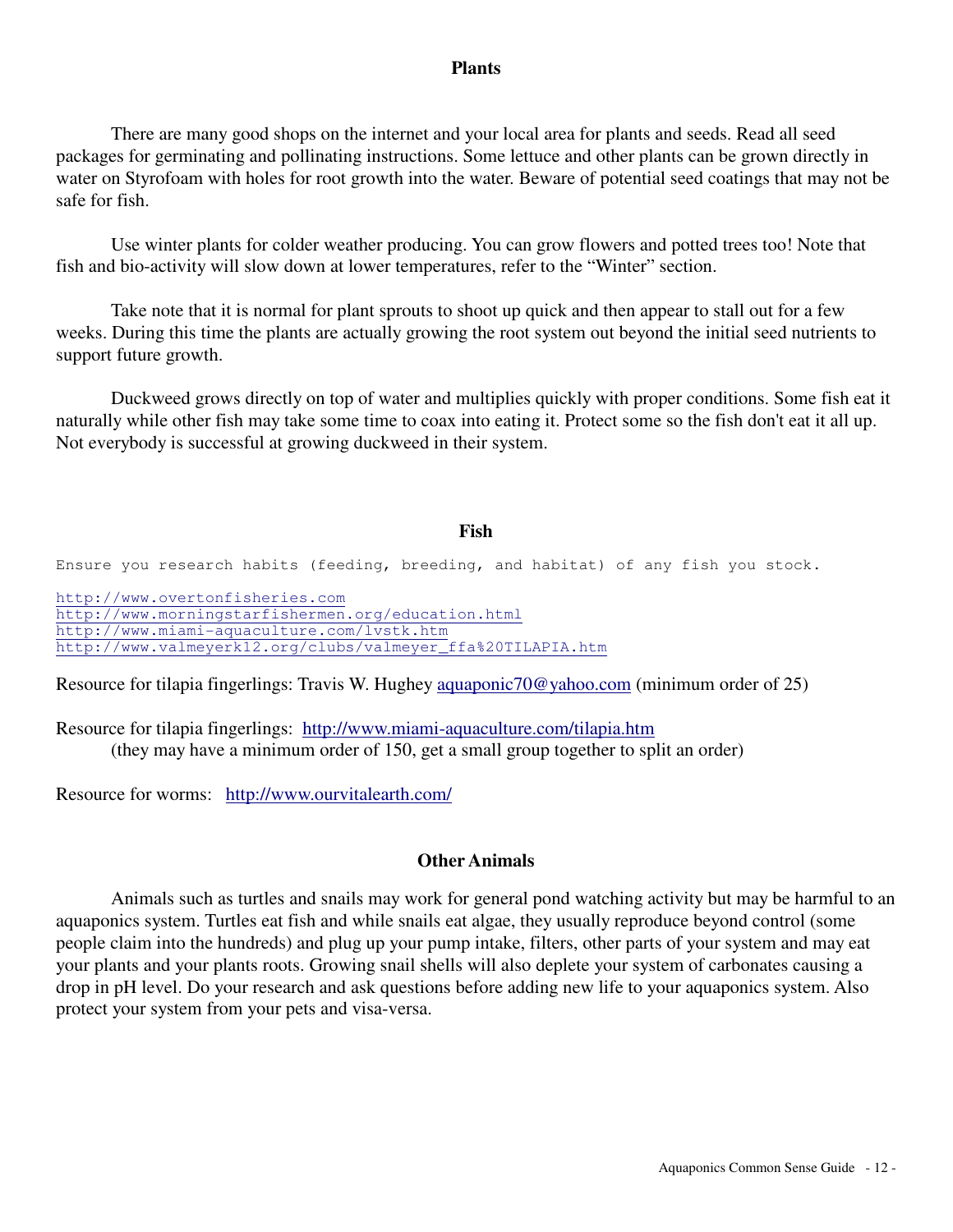#### **System Setup**

 System design is critical as water will be moving throughout the system. It is possible to set it up wrong to where all of the system water is in the grow beds at the same time, which leaves no water for the fish! Consult with others on how to prevent this for the size of system you are planning.

 Setup grow beds so the maximum water flood level is at least 25mm (1 inch) below the top of the grow bed media. This helps prevent algae as most algae needs water and light to grow. A separate sump container is sometimes used which allows for a constant water height in the fish tank. Sumps are not included in the below paragraphs but feel free to utilize them if that is what is familiar to anybody helping you build your system.

 If you are pumping water directly into the grow beds, put a ball valve on each grow bed inlet to control the speed of fill time. This will produce back pressure on your water pump so provide a water return back into the fish tank from the water pump to eliminate undue stress on the water pump and to allow it to pump at full speed as it was designed for. This will also introduce more oxygenation into the tank water which is good.

 Direct grow bed drainage back into the fish tank. This ensures good circulation and returns oxygen back to the tank quicker. This also allows for grow bed modification should you decide to change your system. Ensure that the water pump will not completely drain your fish tank should another part of the system fail to return water back to the fish tank due to mischievous animals, people, or an unforeseen leak. Raise the water pump off the bottom of the fish tank and make sure it is secure and will not move around. Keep in mind that 100 gallons of water is about 800 pounds if you will be raising the fish tank off the ground (construct adequate support, more is GOOD). Also provide good support for grow beds as they will contain grow media and water.

 Shade fish tanks to prevent algae growth and to reduce stress to the fish. Fish prefer dark hiding places and have less stress if they have them. Include at least one object in the water for this event in addition to shading the top. Do not seal off the fish tank as the fish still need oxygenation to happen, whether it occurs from air bubbles, returning falling water, or fish "piping" at the surface of the water.

 If you are interested in spawning: Many fish will spawn if you give them a green "spawning mop" (search the web) or create a dark "pot cave". Place a terracotta pot upside down with a notch cut out at the bottom or on it's side with sand in it. Different fish will use this setup differently. Some will use the sand and some will use the hard under-surface while others will use the crevice created on the outside touching the bottom. Some fish require a certain speed of water current. Separate fry to protect them from being eaten by the bigger fish (including the mother). Feed fry small pieces of flakes, brine shrimp, small worms, and soaked oatmeal. Research your fish species and their natural habitats to determine which method they use.

 Setup your biological filter with filter media. Some people combine this with the grow media. Route water from the tank into your biological filter and then routed to the grow beds and finally back to the fish tank. For initial system material cleansing, route the water through a clean towel/sock (that has no fabric softener or fragrances, additives, etc) to catch any silt. This also makes an easy exchange filter for particles of bigger waste and debris should you decide to leave it in the system permanently. Some people prefer bigger fish waste to be deposited in the grow beds to feed beneficial worms living there.

 Fill the grow beds with grow media. The grow media will anchor plants and also be home to beneficial bacteria and possibly worms. Some people add worms and sometimes they show up on their own to feed and break down accumulated solids and sediment, providing mineralization. So long as you have enough bacteria to clean the water and provide worm food, you could develop surplus worms to feed to the fish as a bonus for those raising carnivorous fish.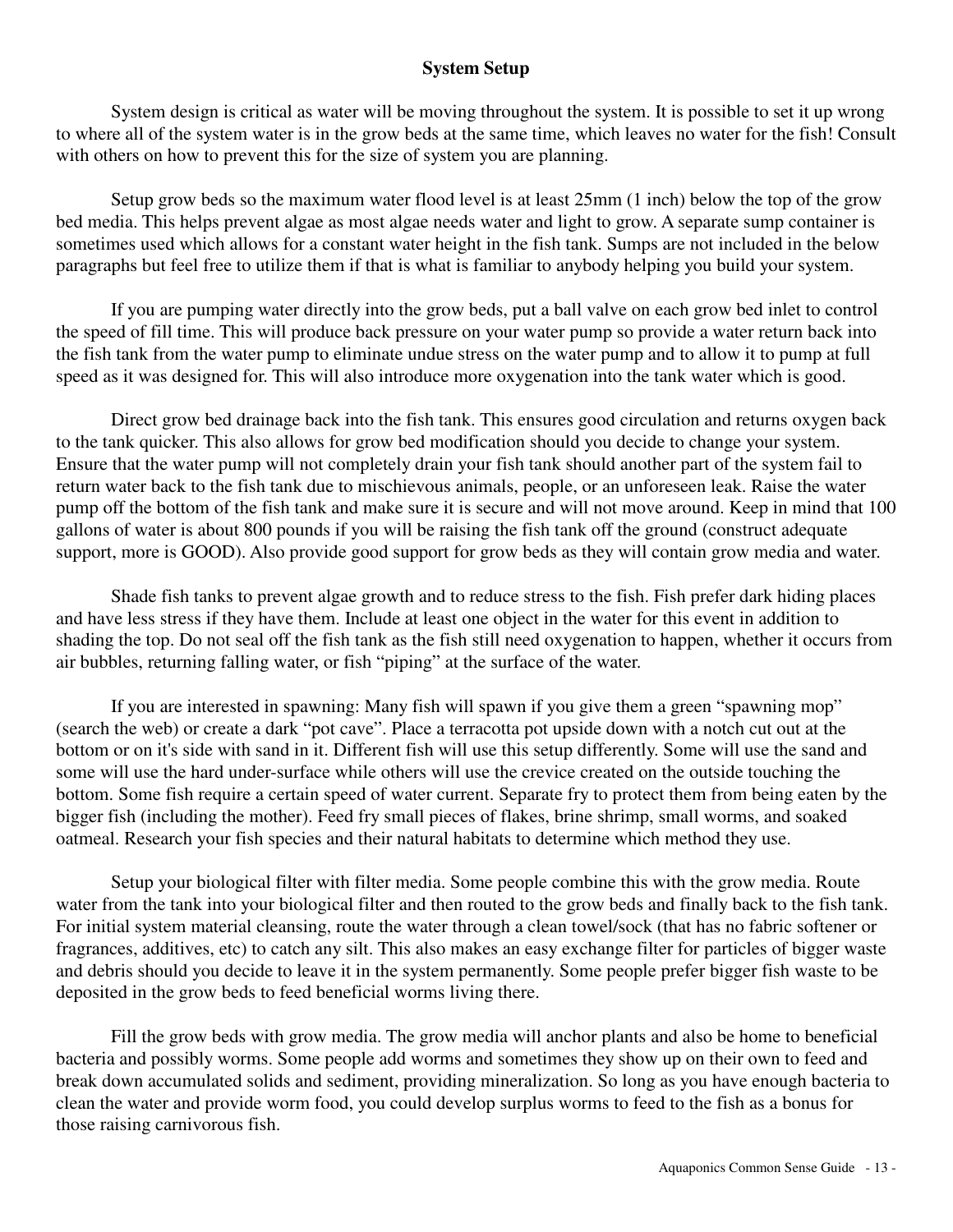#### **System Starting - Getting your system to "cycle" (Nitrogen Cycle)**

 Be patient. Repeat; be patient. Don't expect your system to be running smooth in less than 4 weeks. Get comfortable to testing your water with a water test kit. Good practice is to test your tap water immediately out of the tap and test it again after it has sat a couple days. There might be a change in pH reading levels you need to be aware of.

 Some city tap water has chlorine added. Let this water dechlorinate and evaporate before adding it to your system by letting it sit in another container for a day or so. If your tap water contains chloramines, this will not evaporate so use a chemical neutralizer available from the local fish shop, and continue to do so for topping up the system at regular intervals.

 Put your system together (pipes, water containers, media) and fill it with water. Add some quick growing seeds (beans) or young plants. Run the system (pumps and drainage) for a day or two without fish. This step will let you find and repair any leaks and should also be enough time to let chlorine dissipate from the system. It will also let you evaluate if you need to rearrange your system for more optimum plant growth in the sunlight or to give your fish tank more shade (fish like that). Ensure any timers and drainages are functioning and timed properly. Once you are satisfied with the system flow, add any bacteria boost if you have from a local lake, river, or an established aquarium.

 For "fishless cycling", add 1 teaspoon of urea or **pure** Ammonia (check ingredients) about twice per week to build your bacteria colonies, but only if water test results show the ammonia level below 1. Do not add fish until you have seen the reading level for nitrite return back down to zero. Stop adding ammonia at least three days before adding fish so the readings can return to normal. For trying to get your system going with fish (expect to kill some if you are a newbie), start with a couple small fish and check pH, ammonium, nitrite, and nitrate levels once per week. (FYI:  $10\%$  pure ammonia of 1ml per 1 gallon = 4ppm.)

**Important note on pure Ammonia:** The only acceptable ingredients are ammonium hydroxide and water. Any other ingredients are bad. Surfactant (in bottles labeled as CLEAR AMMONIA) is detergent and will foam if you shake the bottle and will kill fish. Perfumes and dyes (in bottles of Parson's Ammonia) will ensure your fish die as well. Sometimes the ingredient list is difficult to find and mixed in with the directions. If your system is foaming, completely clean it out with hot water and replace filters and any porous system parts (most rocks are porous, terracotta pots, quilt batting is too hard to clean properly). 25% Ammonia to 75% water is strong stuff. 25% or less is recommended. "Janitorial Strength Formula" at Ace Hardware, in the United States and on the web, is pure and safe.

 Run the system like this for a few weeks until ammonia and nitrite levels are zero or near zero. Signs of algae growth indicate that aquatic life can be supported and naturally multiply the beneficial bacteria on the grow medium/filters and will convert any initial ammonia in the water, including what you may have added to build up the bacteria. A higher pH level is good for this activity only. You can lower the pH once the system is "cycling" properly. If you place too many fish or too few plants in your system before this happens, expect the fish to die (known as "New Tank Syndrome"). Do not use prize fish, use feeder fish for testing initial setup.

 Check temperature, pH, ammonia, nitrite, and nitrate levels, preferably with liquid water test kits available at your local aquarium or pet store. Keep a log of date and reading levels and any changes made to the system, including adding/removing fish/plants/grow beds/air pumps, caves, and amount of salt and feed put into the system so you can trace issues later. The more detail that is recorded in the log offers more chance for success of others helping diagnose system problems.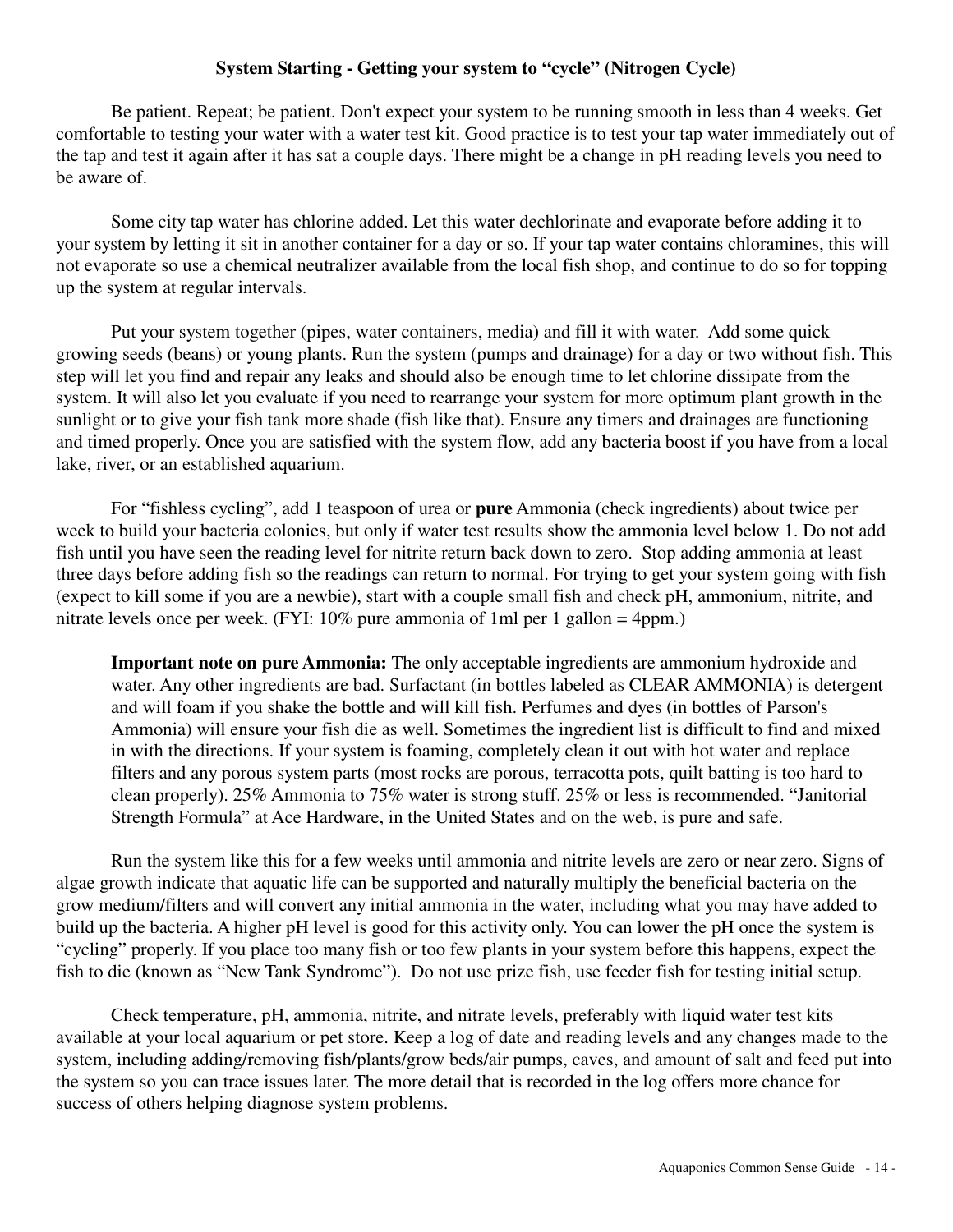Each aquaponics system will level out at a different pH reading. This is determined by your water source and components and media in the system. If nitrite level is not zero, then run the system another week and recheck. If the readings are off the charts for over a week or two straight with no changes to the system or addition of ammonia (and you did provide surface area for bacteria), it is best to ask for help to evaluate your situation as to why your system has not cycled. The system may be imbalanced or materials may be affecting it.

 If reading levels are good, add plants if you haven't already done so within the past week. Add fish last at a slow rate, maybe a couple every week. Be sure to temperature match the water before releasing fish into the tank (see transporting section). Add plants and fish at a slow rate to make sure that the water nutrient levels are stable and to give the system time to adjust. Once the system has "cycled", the water should be clear. Larger systems can adapt and absorb changes easier than a smaller system. Expand slowly.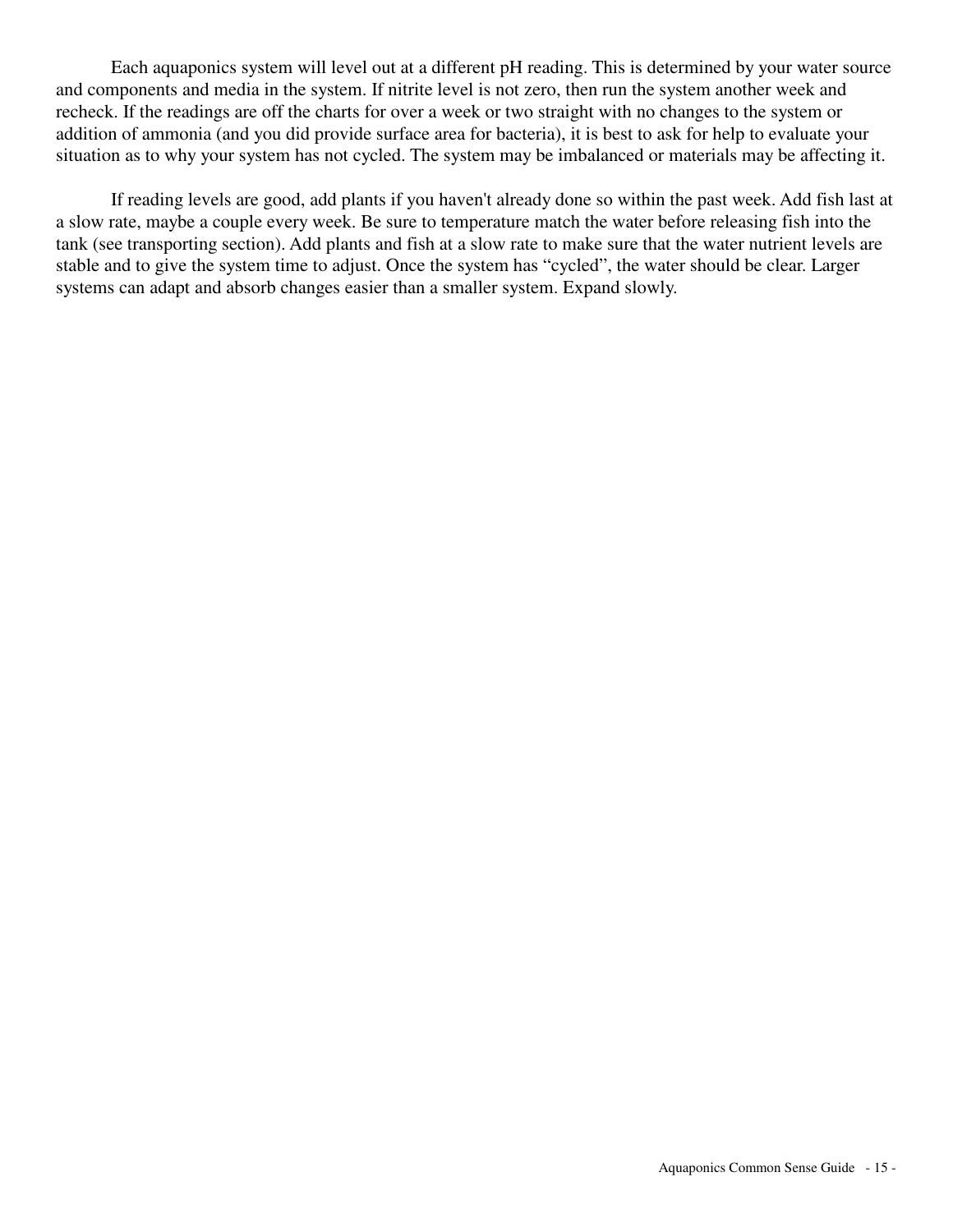## **Operating Knowledge**

Conversion: 100 gallons = 378 liters 1000 liters = 264 gallons 500 liters = 132 gallons 200 liters = 52 gallons

 Note: Adjusting pH fast can be hazardous to fish. (pH changing by .2 quickly can be dangerous) If you are unsure, it is best to avoid trying to manually change pH. The experienced try to avoid it. Note: If your system has a pH crash, remedy what caused it to begin with also! Note: Smaller crushed particles work faster, larger particles work slower to maintain system pH.

- Keep "pH increase" equivalents on hand: sodium bicarbonate (baking soda), limestone, calcium carbonate (egg shells, snail shells, sea shells) It is easier to increase pH than it is to decrease.
- Keep "pH decrease" equivalents on hand: vinegar, pure citric acid (lemon juice, lime juice), iron sulfate fertilizer (available at your local mega-mart store), pine straw, deadwood, peat moss
- Keep 100% sea salt (non-iodized salt) for micro-nutrients and for treating fish disease (in quarantine). Consult others about the proper use of salting with freshwater fish and plants.
- Keep clove oil for euthanasia instances. Only humane option and does happen. Available at pharmacy.
- Keep a spare bucket/cooler with air pump on hand for system emergencies and fish separation if needed.
- Keep a dechlorinated water bucket nearby with 10% volume for topping up the water levels.
- Rotate plant growth so the plants do not all die off at the same time causing the system to crash.

Prepare for system failure. Multiple pumps and battery backup ensure system success in the event of equipment failure or power outages. The extra equipment can sit on a shelf waiting for events to happen (and waiting for you to return home) or can be running double duty to not even allow chance for full system failure if you are not home. It is important to note that air pumps and extra aeration promote a healthier system with greater dissolved oxygen. Optimum water temperature is around 26°C (80°F), although it really depends on each particular fish and plant species.

## **Plants:**

Plants may be added to the grow beds as seedlings or as seeds. Most seeds require to be moist (not drowned) and warm to germinate and sprout. Certain seeds require certain amount of light or darkness to germinate. Wash off any dirt from transplanting plant roots before introducing them into the grow beds. Consult with local nurseries for additional help with your plants in your local environment.

Plant about  $1/4<sup>th</sup>$  of your plants to begin with. Plant another  $1/4<sup>th</sup>$  after 2 weeks. The trick here is to stagger plant growth so there is less chance of all plants dying off at the same time causing a crash to the system. When the first group dies off, immediately replant that group to keep the rotation going. If you plant all of your plants at once, you may be facing a future crash.

## **Dechlorinated Water:**

Keep water on hand in an open bucket/tub big enough to hold 10% water change. Let it sit for at least 24 hours before adding to system so it can dechlorinate if it came from the tap. Refill and repeat process. Water changes should be unnecessary when your system has "cycled" proficiently, but water will still evaporate and be used up by plants and more will need to be added to the system on a regular basis. If you do add tap water directly to your system, do not add it directly to the filter media as the contaminants may kill some beneficial bacteria.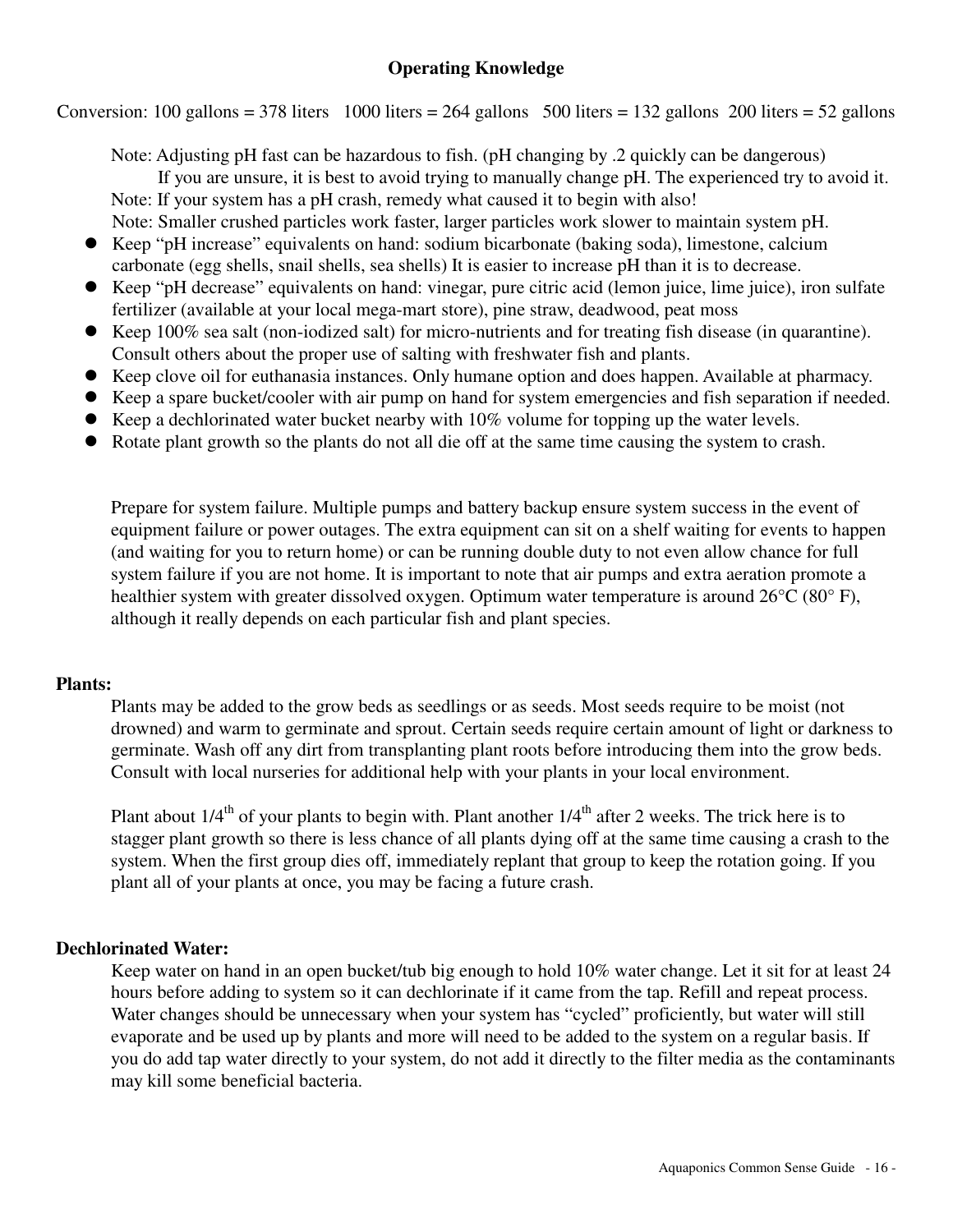#### **Water:**

Water levels reading pH 7.0 is neutral. Some systems have found a slightly different pH level to be optimum. A pH crash will read low levels and commonly, fish will be franticly breathing at the surface of the water as a side effect. This activity known as "piping" is due to lack of enough dissolved oxygen (DO) in the water and requires immediate action. Refer to the troubleshooting section for remedies.

Rainwater may be used. Remember to filter out non-water sediment or it may clog water pumps. Also be careful of any chemicals that may leak into the water from roofing materials. Measure pH levels of any water after it has set out a day to be sure of how it will affect the system. Proper pH must be maintained for fish, bacteria and plants to live.

#### **Oxygen:**

Fish, bacteria, and plants need oxygen. Generate oxygen from air pumps and return water falling into tanks.

#### **Fish Food:**

Live foods are good sources of supplements and provide food variety for carnivorous fish Resource for live food: http://www.lfscultures.com/

Fish should eat all food within 3 minutes. Overfeeding will lead to food decomposition toxicity. Manually remove uneaten food. Most people feed at least once a day. Feed a variety of foods to ensure proper nutrition and to help avoid finicky eating.

 Keep fry (newborns) separated from bigger fish so they don't get eaten. Feed fry a diet of microworms (nematode), brine shrimp, soaked oatmeal (soft things). Feed fingerlings (between newborn and mid-grown) small fish flakes. Feed bigger fish a diet of fish pellets, worms. It is easier to view food consumption time if it floats. Some fish eat worms. Earth/Blood/Compost worms will grow in grow beds eating the fish waste. Add a submersible low voltage LED light to attract bugs at night, free food!

The 7 day fish feeder food blocks are based on a pH of around 7.0. A high pH will cause it to dissolve much slower (2 weeks for pH ~8.0) and low pH will cause it to dissolve much quicker (under 3 days).

Many people have a nearby compost bin for worms or black solder fly ( http://thebiopod.com ). Ensure that any live fish food is grown from healthy feed that does not contain pesticides or chemicals.

## **Duckweed**:

Duckweed is a popular aquaponics feed. Duckweed is the second smallest flowering plant in the world (watermeal is smallest). It can restrict algae development due to shading. It floats and grows directly on top of water. Not all fish take to duckweed immediately. Duckweed grows in calm waters. It will produce oxygen for the water in sunlight and consumes oxygen from the water on cloudy days and nighttime. It's best to keep a separate slower flowing duckweed grow bed. Skim some duckweed into containers or baggies and freeze or dry for later fish food or serve as is. It is important to note that duckweed consumes more nutrients than most plants. Duckweed has up to a 45% protein level surpassing that of soybean. It also has essential amino acids.

Resource for duckweed: http://shop.ebay.com/?\_nkw=duckweed Resource for duckweed: http://www.petsolutions.com/Default.aspx?ItemID=99969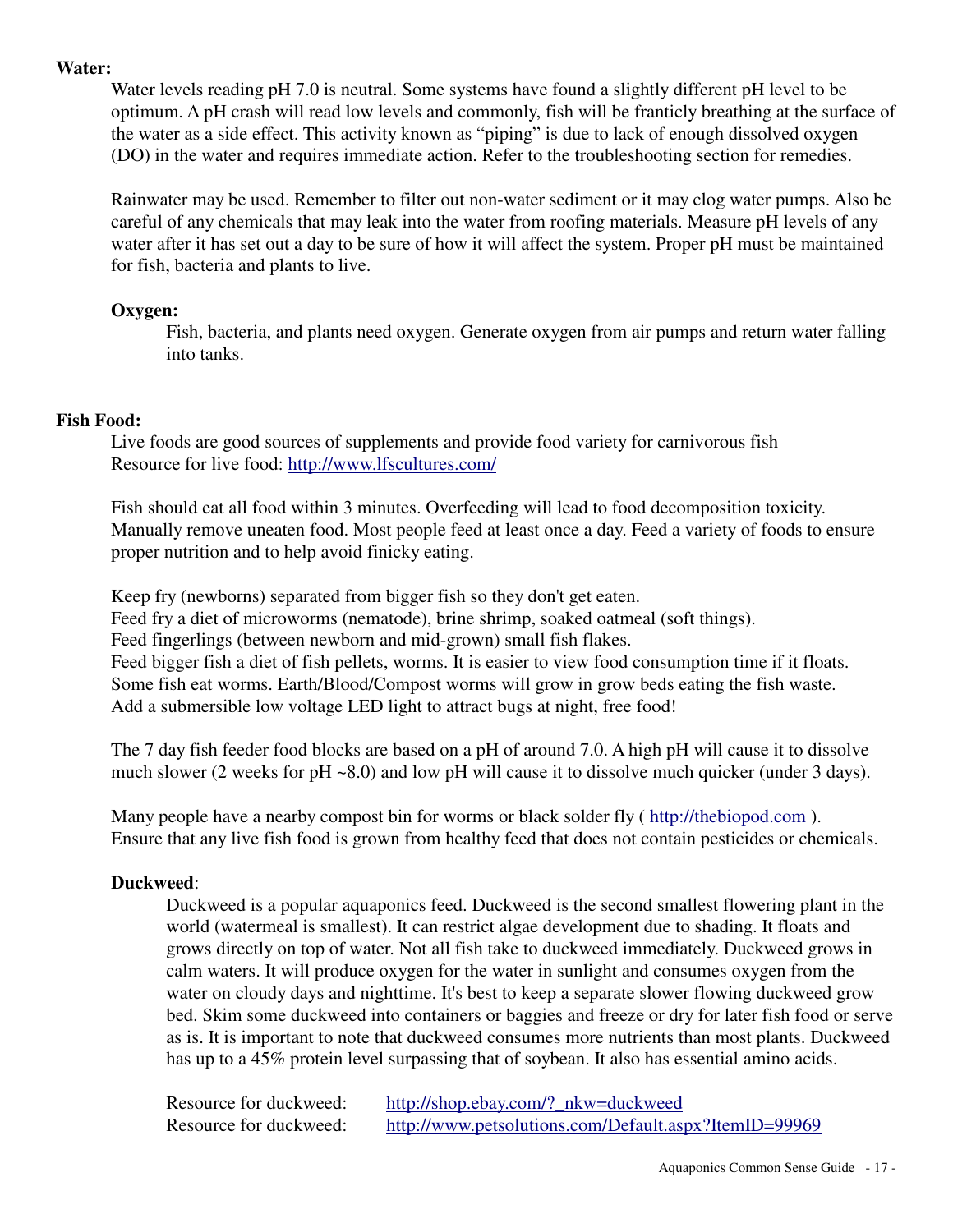source for duckweed: http://store.aquaticplantdepot.com/floatspaw.html source for duckweed: http://www2.mailordercentral.com/pwg/ source for duckweed info: http://www.p2pays.org/ref/09/08875.htm

 $\mathbf{d}$ :

ny people breed worms and black soldier fly larvae in compost bins. Some people grow ckets, roaches or other insects as feed. Some people grow maggots and also feeder fish. There many good resources on the internet and local pet stores for more information on breeding er small animals as food. It is perfectly acceptable to only feed your fish store bought food so  $\alpha$  as it is in their normal diet. Research the eating habits of your fish and try to vary their diet ensure good nutrition. Remember that some fish only eat plants (flakes, algae, vegetables), ne fish only eat smaller animals (fish, worms, insects, etc), and some fish eat both.

## **ation and Quarantine Tanks:**

not 0195(f)2.9980-2(m7l)-2(l)-2(e)4d trnsorting or0-2(m7l)-2(l)-2(e)4d in(qua)4(r)3ae(t)-2(i)-2((e)4( (t)-2nter okweeirpuom(s)-1( a)4(nd(i)-2(c)4(e)4(. )20W)-65(he)4n(im)-1.99707(c)4(e)4(om)-2(e)4lits,  $(t)$ -2ea)(or)3(0-2(m7l)-2(c)4(h(s)-1(l)-2(0-2((s)-1odokw)2(n t)-2(he)4(om)-2(e)4(t)-2ae)4((ol)-2 i)-2(s (s)-1(e)4( a)4nutmati feeder34(s)-1( or)3( a)4.00147(ur)3(e)4blble frind t feed your fis diof yo( g)10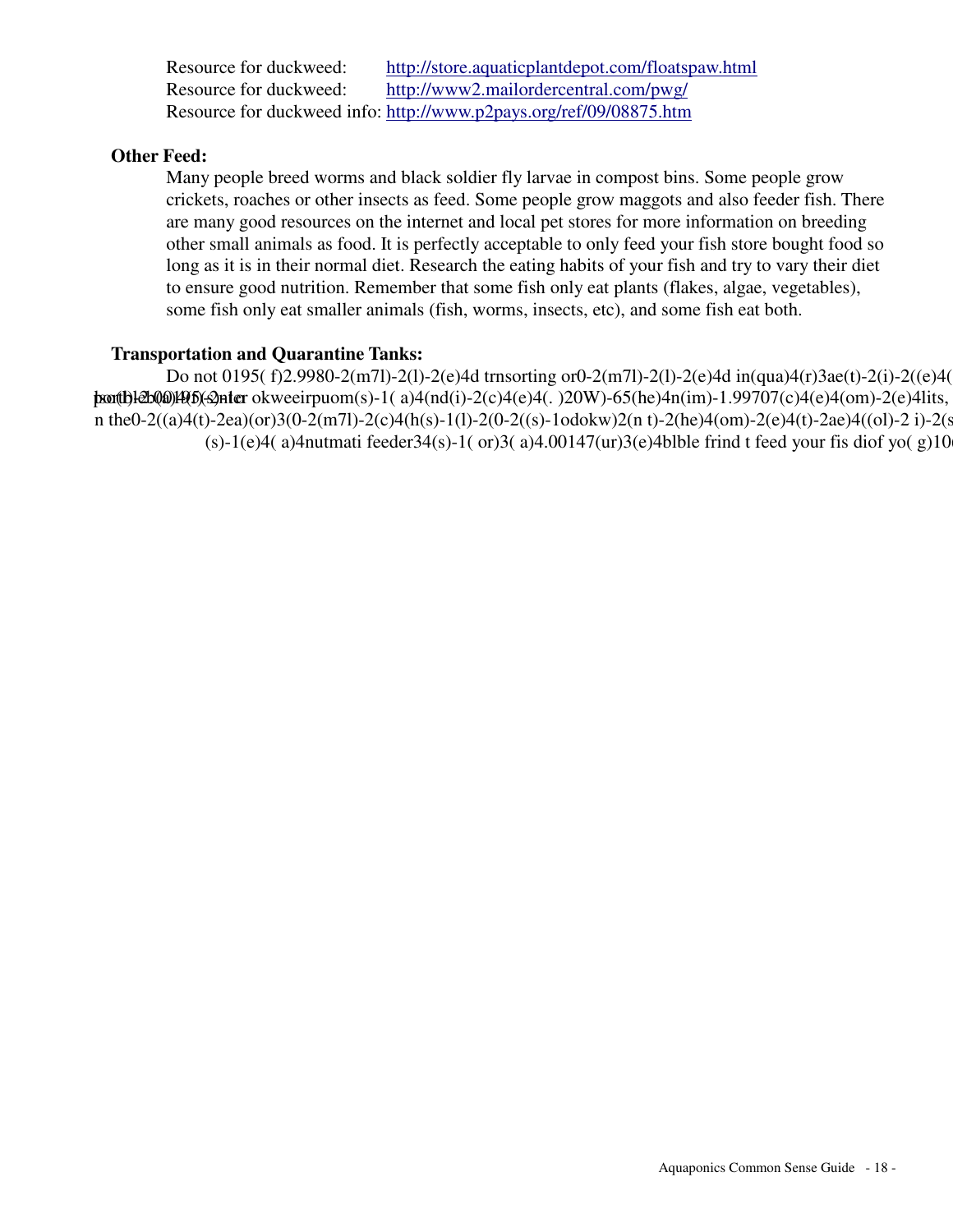## **Troubleshooting Plants:**

| <b>Resources:</b>                | http://www.hbci.com/~wenonah/min-def/list.htm                                                                                                                                                                                                        |
|----------------------------------|------------------------------------------------------------------------------------------------------------------------------------------------------------------------------------------------------------------------------------------------------|
| problem:<br>reason:<br>solution: | plants are dying<br>potentially any reason - not limited to oxygen, water, minerals, temperature, pH, bugs<br>consult plant and aquaponic experts and describe plant appearance and activity                                                         |
| problem:<br>reason:<br>solution: | plants are dying (not in winter)<br>fish/plant ammonia ratio out of balance, not enough food for plants (also see above)<br>feed fish more, reduce number of plants, get more fish                                                                   |
| problem:<br>reason:<br>solution: | plants are dying (in winter)<br>fish move less and eat less in colder water, hence less ammonia (also see above)<br>heat water more, reduce number of plants, feed more (if fish are still eating)                                                   |
| problem:<br>reason:<br>solution: | plant leaves are not healthy<br>almost always a mineral deficiency, can also be toxins or environment factors<br>check fish food contents and nutrients<br>reference similar pictures:<br>http://4e.plantphys.net/article.php?ch=t&id=289            |
| problem:<br>reason:<br>solution: | aphids eating plants<br>nature happens<br>plant dandelions, carrots to attract ladybugs, buy a bag of ladybugs from local nursery<br>look to see if ants are farming the aphids at which they will kill your ladybugs<br>introduce ladybugs at night |
| problem:<br>reason:<br>solution: | caterpillars eating plants<br>nature happens<br>use garlic spray on plants, put caterpillars into tank as free fish food (or use "Dipel")                                                                                                            |
| problem:<br>reason:<br>solution: | plants are discolored<br>normally this indicates a mineral deficiency<br>consult with fellow ap enthusiasts (inquire about Maxicrop in the US, Seasol elsewhere)                                                                                     |
| problem:<br>reason:<br>solution: | plants not growing / extremely slow growth<br>pH may be too high, not enough nutrients in water<br>check pH, increase feed if fish eat it all too quickly or reduce number of plants in system                                                       |
| problem:<br>reason:<br>solution: |                                                                                                                                                                                                                                                      |
| problem:<br>reason:<br>solution: |                                                                                                                                                                                                                                                      |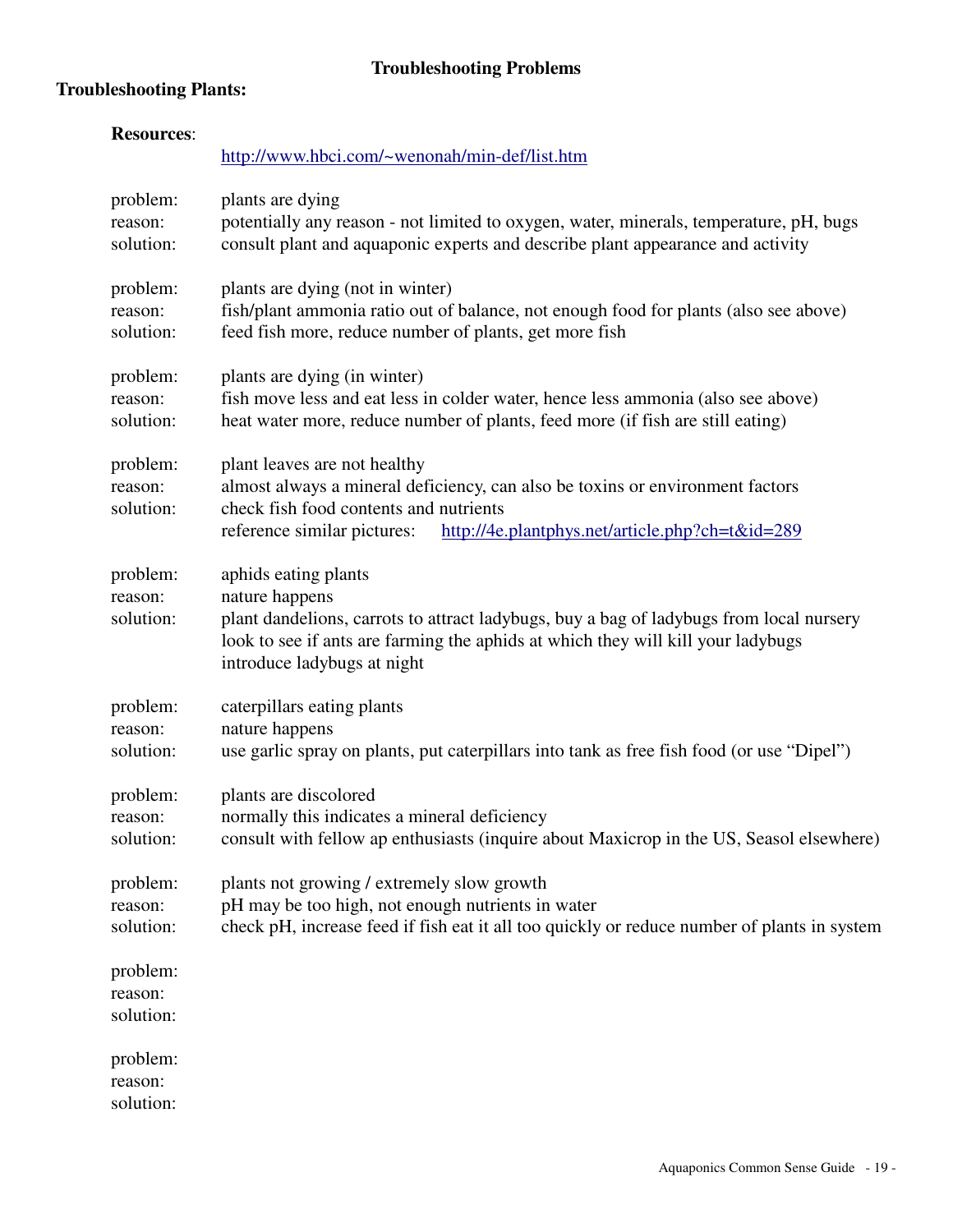## **Troubleshooting Water:**

| problem:<br>reason:<br>solution: | pH over 7.5 - pH less than 6.5<br>acidity of water is too low or too high, levels are determined by components, water source<br>quick pH level changes are hazardous to fish!                                                                                                                               |
|----------------------------------|-------------------------------------------------------------------------------------------------------------------------------------------------------------------------------------------------------------------------------------------------------------------------------------------------------------|
|                                  | Since most systems find their own operating pH level, adjusting this is difficult. If a<br>system component (like media, water content) is already buffering the system, additives<br>will only change pH temporarily. Consult with others on adjusting this.                                               |
| problem:<br>reason:<br>solution: | low water level<br>surface evaporation and plant transpiration, plants use more water the bigger they are<br>check for water leaks, top up system with dechlorinated water                                                                                                                                  |
| problem:<br>reason:<br>solution: | water is green<br>too much algae due to water having too many nutrients and too much light<br>feed less, shade tank, darken sides of grow beds<br>note: algae eating fish may or may not like the type of algae your tank has<br>note: algae eating fish may or may not be food for fish you may be growing |
| problem:<br>reason:<br>solution: | water is dirty<br>usually too much food and fish are not eating it all or system is under-filtered<br>feed less, use towel/sock filter on return water to filter out sediment, check for blockages                                                                                                          |
| problem:<br>reason:<br>solution: | water is cloudy (also see "water is dirty")<br>overfeeding, system is out of balance, algae growth<br>reduce feeding, system should clear up within a week, if not, check other factors                                                                                                                     |
| problem:<br>reason:<br>solution: | top of tank is completely iced over<br>weather too cold<br>if fish are still alive, add air bubbles to keep water moving at surface and for oxygenation                                                                                                                                                     |
| problem:<br>reason:<br>solution: | water is foaming in an established system<br>detergents or other chemicals have been introduced into the system<br>Perform 50% dechlorinated water changes every day until the foaming is gone.                                                                                                             |
|                                  | Note: You want to prevent fish shock in this situation as much as possible but<br>you also need to eliminate the contaminants as much as possible. Be<br>careful not to eliminate most of your beneficial bacteria, they keep the<br>system cycling properly, so refrain from cleaning media.               |
|                                  | Side note: Cleaning individual system parts is a waste of time if the parts will be going<br>right back into the system that still has 50% contaminated water.                                                                                                                                              |
| problem:<br>reason:<br>solution: |                                                                                                                                                                                                                                                                                                             |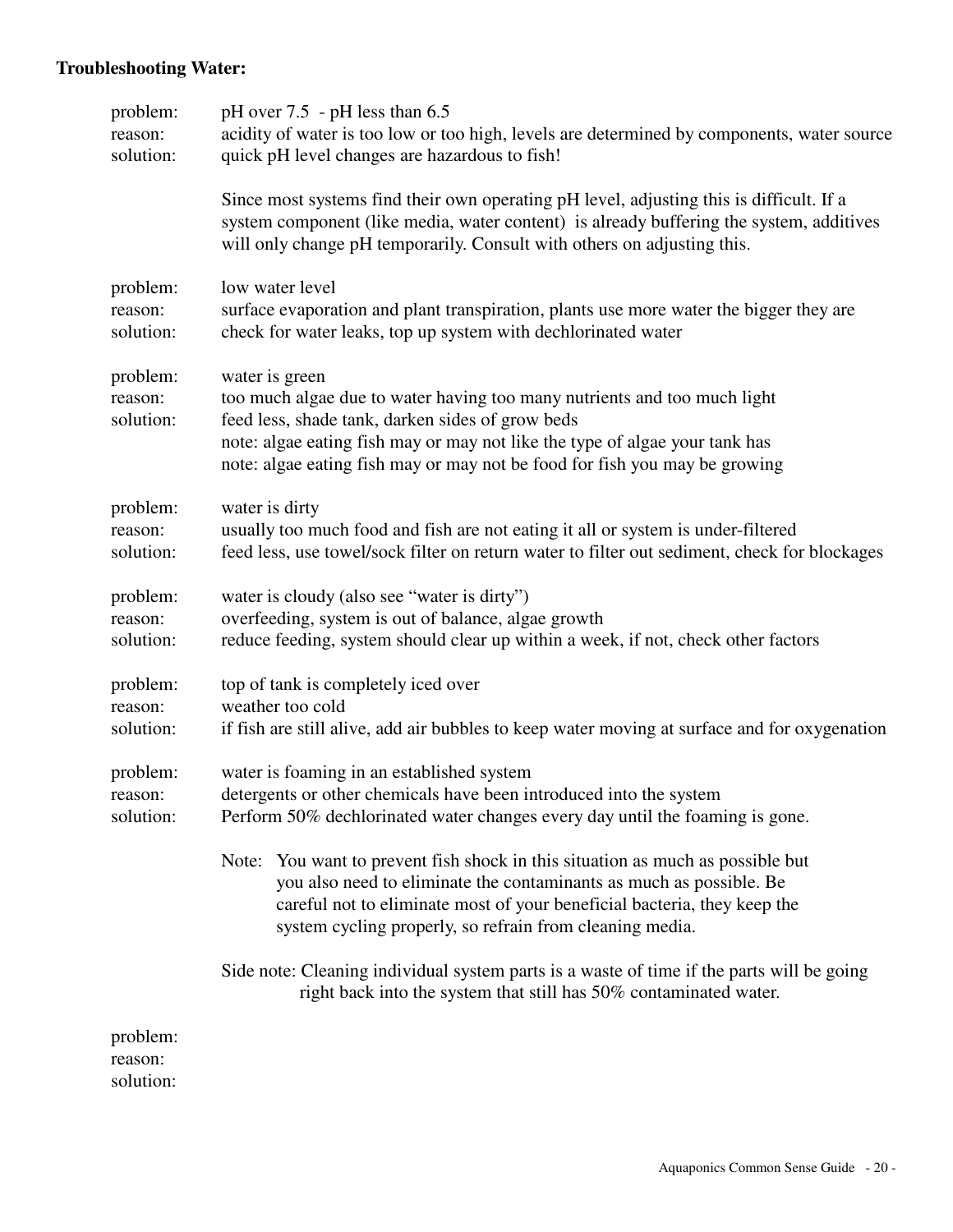problem: reason: solution: problem: reason: solution: problem: reason: solution: problem: reason: solution: problem: reason: solution: problem: reason: solution: problem: reason: solution: problem: reason: solution: problem: reason: solution: problem: reason: solution: problem: reason: solution: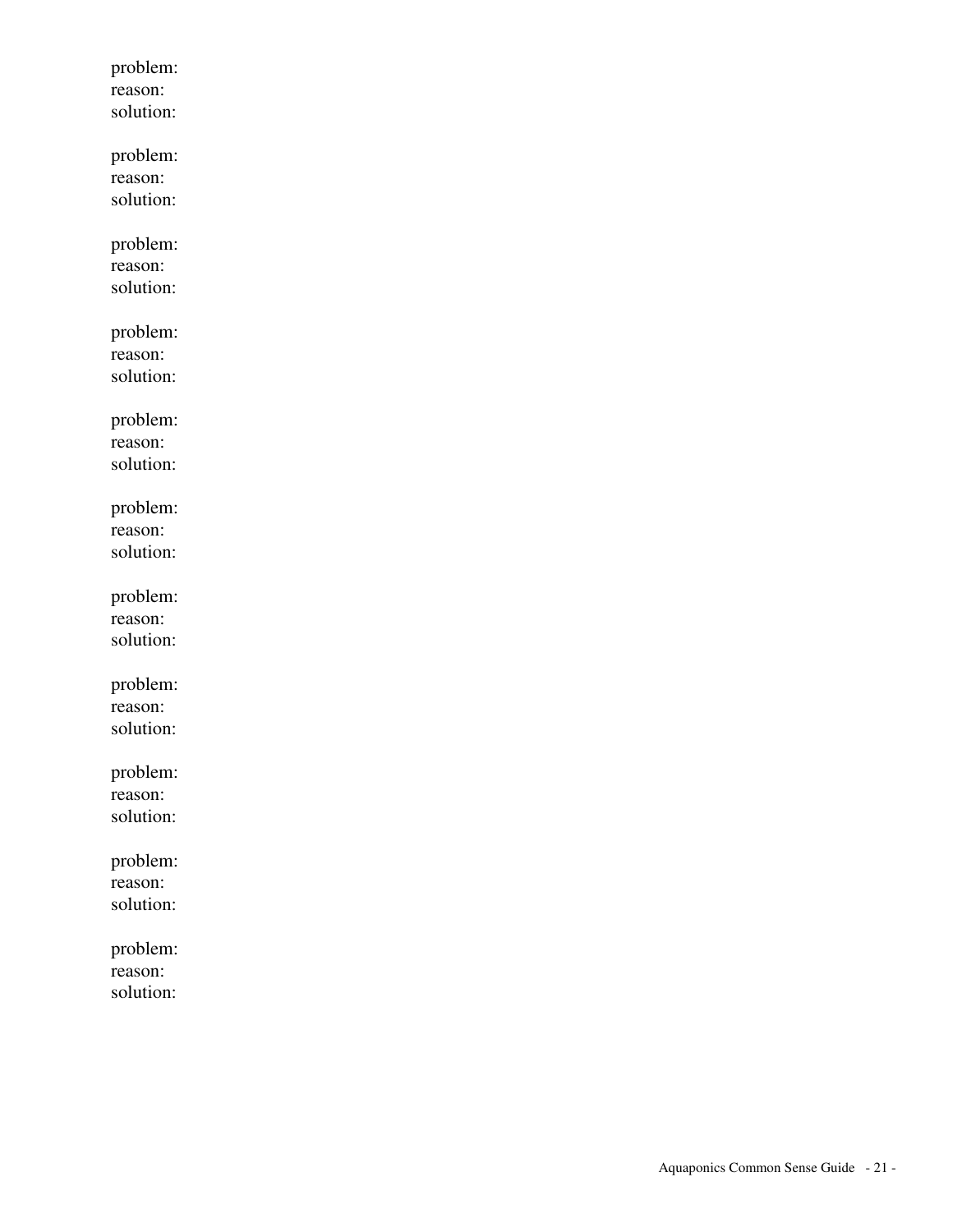## **Troubleshooting Fish:**

You can diagnose problems by consulting with your fish supplier. Feed your fish at a rate appropriate to the biomass of your fish and stage of growth.

**General Fish Resources** (not necessarily geared towards aquaponics):

|                                  | http://fishbase.org<br>http://fins.actwin.com<br>http://www.kokosgoldfish.com/typesoftreatment.html<br>http://www.fishdoc.co.uk<br>http://www.plantedtank.net/articles/Common-Freshwater-Fish-Diseases/13/<br>http://www.practicalfishkeeping.co.uk/pfk/pages/tools.php                                                                                                                                                                                                                                                      |
|----------------------------------|------------------------------------------------------------------------------------------------------------------------------------------------------------------------------------------------------------------------------------------------------------------------------------------------------------------------------------------------------------------------------------------------------------------------------------------------------------------------------------------------------------------------------|
| problem:<br>reason:<br>solution: | dead fish<br>unknown<br>remove dead fish from the tank immediately to prevent decaying ammonia buildup!                                                                                                                                                                                                                                                                                                                                                                                                                      |
| problem:<br>reason:<br>solution: | fish seriously sick, almost dead, no hope of saving<br>unknown<br>euthanasia : (don't flush, freeze, or use antacid, it's inhumane and hours of torture)                                                                                                                                                                                                                                                                                                                                                                     |
|                                  | method 1: flatten fish's head hard and quick with a brick<br>method 2: move fish to big cup with same water<br>mix clove oil/bud vigorously with water in ziplock baggie(speeds up process)<br>SLOWLY add mix to cup with the fish<br>should slowly peacefully die within 20 minutesif not, make solution stronger<br>wash out cup well afterwards to remove oil mix                                                                                                                                                         |
| problem:<br>reason:<br>solution: | one, some, all fish are at surface of the water and not normal for them $(\&$ not feeding)<br>lack of dissolved oxygen, fish are getting more oxygen than water provides ("piping")<br>immediately add air bubbler, manually splash water but try not to stress fish<br>water/air exchange introduces oxygen into the water<br>if pH levels are low, add "pH increase" equivalent but not too much<br>(pH changing by .2 quickly can be dangerous)<br>reduce fish/water volume ratio, increase amount of air/stones/bubblers |
| problem:<br>reason:<br>solution: | fish acting funny / weird, floating sideways, floating upside down<br>certain foods don't always suit individual fish<br>try different food, sometimes they like variety, consult fish experts                                                                                                                                                                                                                                                                                                                               |
| problem:<br>reason:<br>solution: | fish are jumping out of tank $(1)$<br>water level is too high (this is not the main reason this happens, see "piping "above)<br>reduce water level, cover tank with wire mesh/netting                                                                                                                                                                                                                                                                                                                                        |
| problem:<br>reason:<br>solution: | fish are jumping out of $tank(2)$<br>fish are trying to eat flying insects<br>cover fish tank with netting to keep fish in                                                                                                                                                                                                                                                                                                                                                                                                   |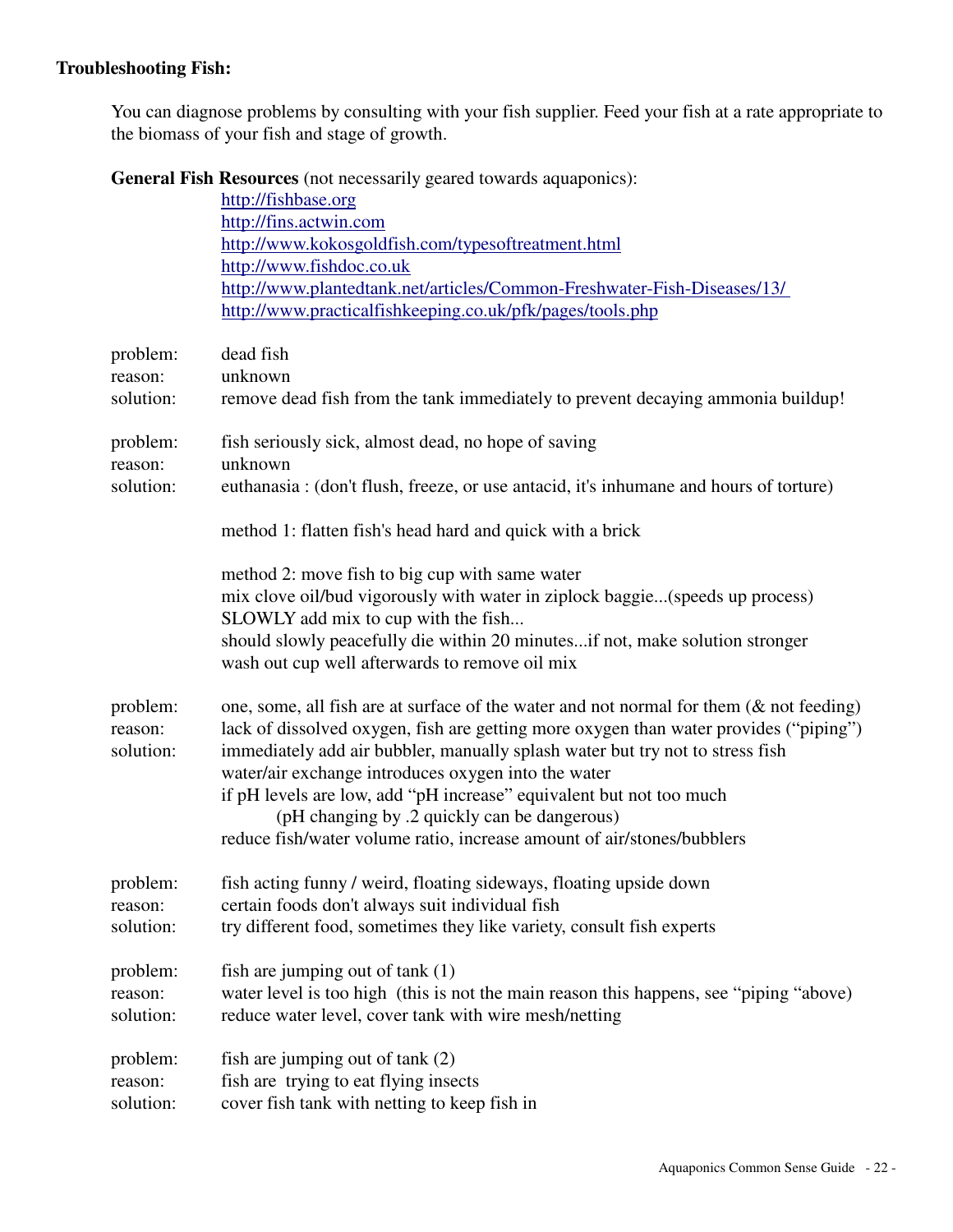| problem:<br>reason:<br>solution: | fish are jumping out of $tank(3)$<br>extremely poor water quality<br>test system levels, filter water sediment better                                                                                                                                                                                                                                                                                                                                                                           |
|----------------------------------|-------------------------------------------------------------------------------------------------------------------------------------------------------------------------------------------------------------------------------------------------------------------------------------------------------------------------------------------------------------------------------------------------------------------------------------------------------------------------------------------------|
| problem:<br>reason:<br>solution: | fish has creamy white film slime<br>could be low pH level, could be breeding behavior, could be disease<br>check pH level, check for other indications of problem                                                                                                                                                                                                                                                                                                                               |
| problem:<br>reason:              | fish has been determined to have Ich / Ick disease<br>Parasite that looks like sand size white spots on fish.<br>Stress (environment change / fighting) may have reduced immune system to ward off Ich.                                                                                                                                                                                                                                                                                         |
| solution:                        | Ich normally infects the entire tank.<br>1 tablespoon sea salt (non-iodized salt) per 1 gallon water in the system $($ - 3ppt)<br>Higher concentrations of salt may be used in a quarantine tank for other problems.<br>Higher concentrations of salt may be harmful to plants. (FYI: The ocean is 35ppt.)<br>Higher water temps will reduce the time it takes to remove Ich, know your fish limits.<br>Gradually raise water temp to around $30^{\circ}$ C (86 $^{\circ}$ F) and Ich will die. |
| problem:                         | fish doesn't look right                                                                                                                                                                                                                                                                                                                                                                                                                                                                         |
| reason:                          | disease or poor water quality                                                                                                                                                                                                                                                                                                                                                                                                                                                                   |
| solution:                        | http://fins.actwin.com/articles/disease/chart1.php                                                                                                                                                                                                                                                                                                                                                                                                                                              |
| problem:                         | fish is acting funny                                                                                                                                                                                                                                                                                                                                                                                                                                                                            |
| reason:                          | fish behavior changes could indicate breeding                                                                                                                                                                                                                                                                                                                                                                                                                                                   |
| solution:                        | monitor activity                                                                                                                                                                                                                                                                                                                                                                                                                                                                                |
| problem:                         | fish disappeared                                                                                                                                                                                                                                                                                                                                                                                                                                                                                |
| reason:                          | critter got to them, probably a raccoon, turtle, snake, bird, cat, or possibly other fish                                                                                                                                                                                                                                                                                                                                                                                                       |
|                                  | fish may have jumped out of the tank and flopped around, look nearby                                                                                                                                                                                                                                                                                                                                                                                                                            |
| solution:                        | cover tank with wire netting and seriously secure it from being taken off<br>try a pond scarecrow, close greenhouse at night, monitor aggressive fish                                                                                                                                                                                                                                                                                                                                           |
| problem:                         | algae on fish                                                                                                                                                                                                                                                                                                                                                                                                                                                                                   |
| reason:                          | algae does not grow on fish, it grows on fungus on your fish                                                                                                                                                                                                                                                                                                                                                                                                                                    |
| solution:                        | consult local fish shop                                                                                                                                                                                                                                                                                                                                                                                                                                                                         |
| problem:                         | fish aren't eating in colder weather                                                                                                                                                                                                                                                                                                                                                                                                                                                            |
| reason:                          | fish eat less the colder the water gets (less ammonia too, keep an eye on plants)                                                                                                                                                                                                                                                                                                                                                                                                               |
|                                  | water temperature controls fish metabolism, fish are cold-blooded                                                                                                                                                                                                                                                                                                                                                                                                                               |
|                                  | Water temps in the $10^{\circ}$ C (50° F) range seems to be the magic number.<br>Many hardly feed at all below this. Beneficial bacteria cease operation below this, hence,                                                                                                                                                                                                                                                                                                                     |
|                                  | fish eating and generating waste will seriously offset the balance in the system. Fish<br>digestive enzymes also do not work well below this level and food in their system will rot<br>or cause infection.                                                                                                                                                                                                                                                                                     |
| solution:                        | feed less or stop feeding                                                                                                                                                                                                                                                                                                                                                                                                                                                                       |
| problem:                         |                                                                                                                                                                                                                                                                                                                                                                                                                                                                                                 |
|                                  |                                                                                                                                                                                                                                                                                                                                                                                                                                                                                                 |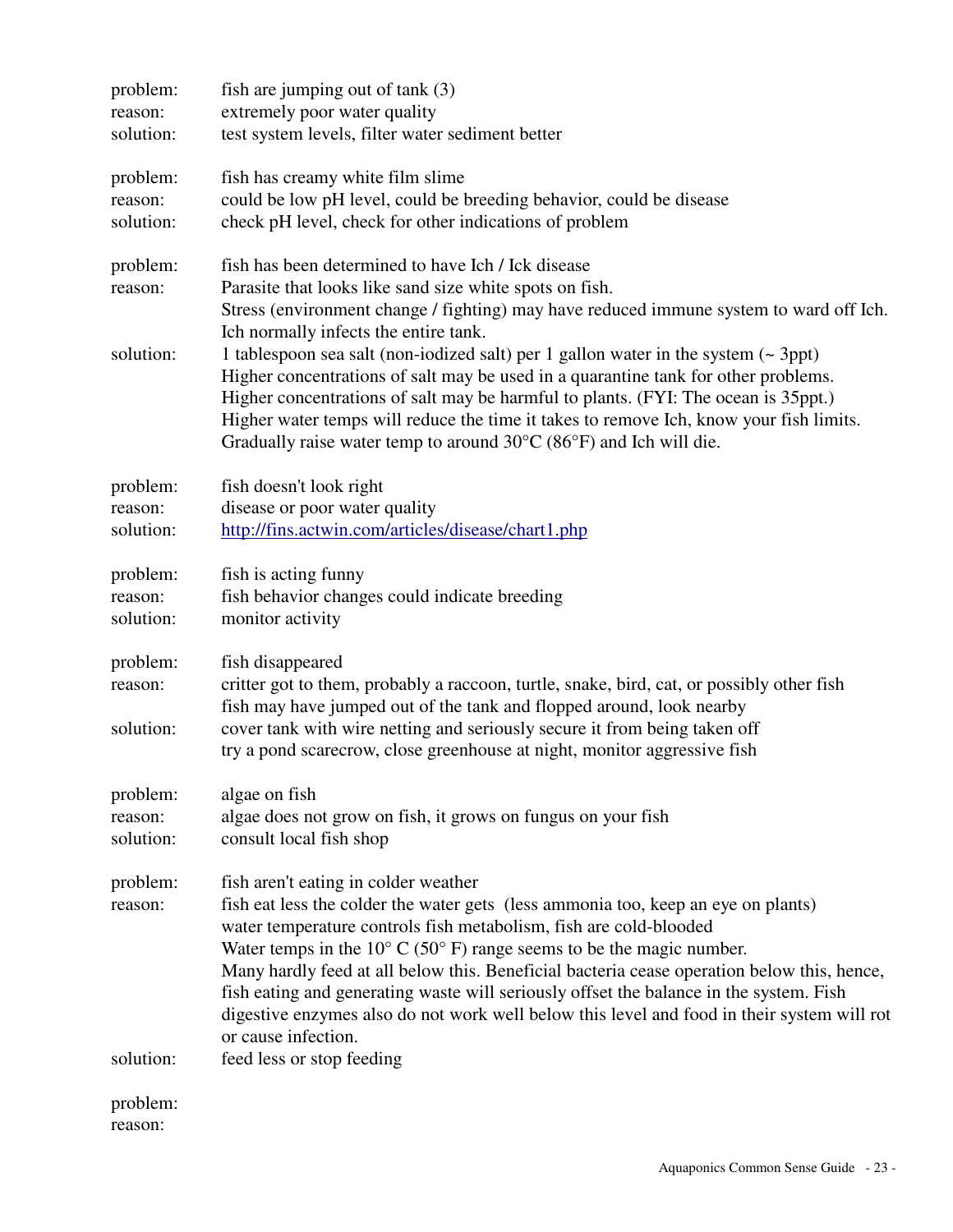solution: problem: reason: solution:

 problem: reason: solution:

 problem: reason: solution:

 problem: reason: solution:

 problem: reason: solution:

 problem: reason: solution:

 problem: reason: solution:

 problem: reason: solution:

 problem: reason: solution:

 problem: reason: solution:

 problem: reason: solution:

 problem: reason: solution: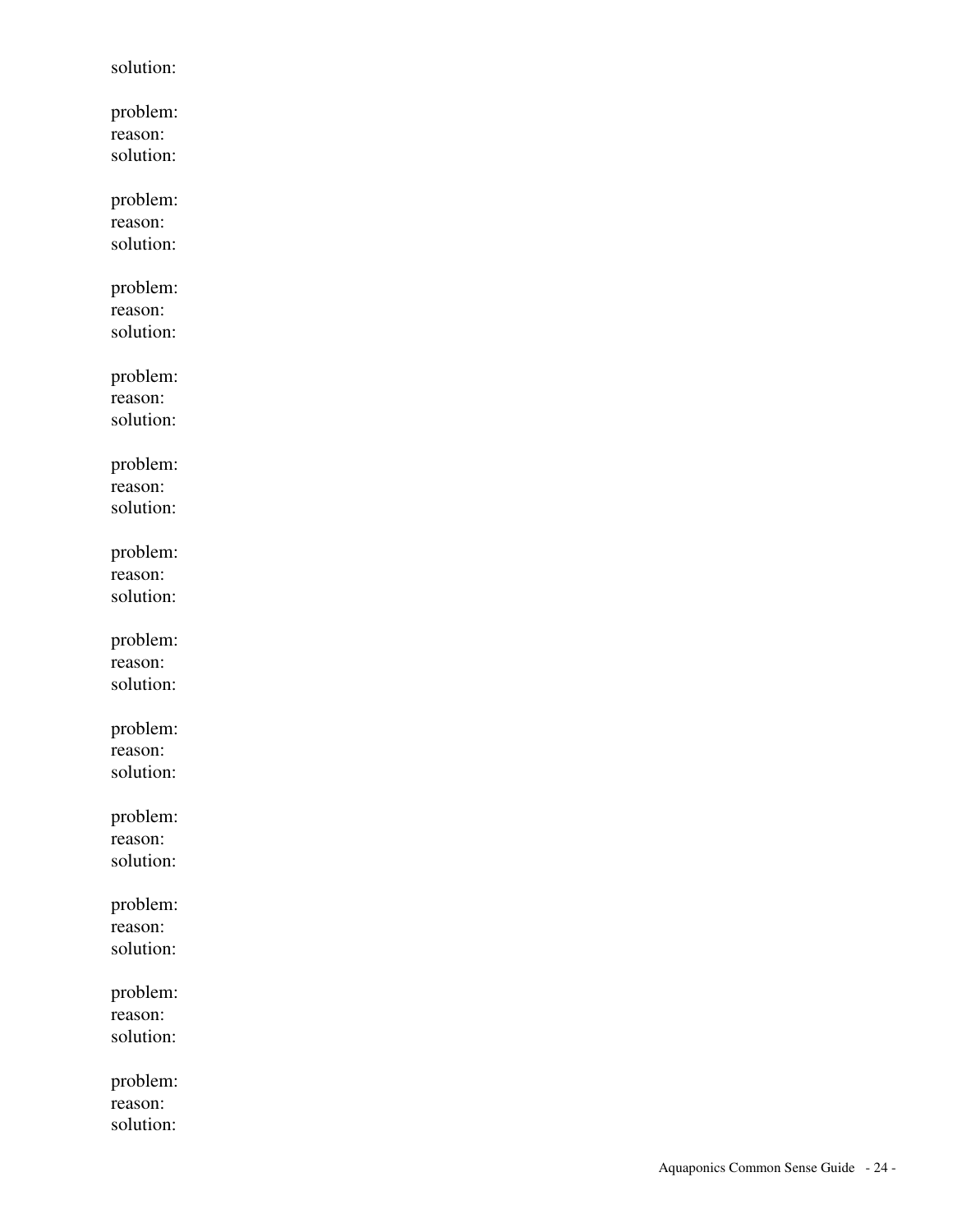## **Troubleshooting System:**

| problem:<br>reason:<br>solution: | power outage<br>power grid is unreliable                                                                                                                                                                                                                                                                                                                                                                                                                                                   |
|----------------------------------|--------------------------------------------------------------------------------------------------------------------------------------------------------------------------------------------------------------------------------------------------------------------------------------------------------------------------------------------------------------------------------------------------------------------------------------------------------------------------------------------|
|                                  | use emergency battery powered air pumps<br>put grid air pumps on interruptible power supply (UPS) backup<br>add dechlorinated ice to tank to release oxygen/slow metabolism until power is restored                                                                                                                                                                                                                                                                                        |
| problem:<br>reason:<br>solution: | water pump stops<br>old age, defective, clogged pump, lack of electricity<br>if the system quits circulating altogether, it will probably crash under 24 hours<br>use battery operated air pump to keep fish alive, change out 10% water<br>replace defective pump with your backup pump (you do have a spare backup, right?)<br>manually pump water to keep plant roots moist, clean/repair old pump<br>best to have multiple pumps in service in case one goes out when you are not home |
| problem:<br>reason:<br>solution: | air pump stops<br>old age, defective, clogged pump, lack of electricity<br>replace air pump, the system should be okay for a few days if it is established<br>some people don't use air pumps but they can help a system thrive better                                                                                                                                                                                                                                                     |
| problem:<br>reason:<br>solution: | system is leaking water<br>parts are old and cracking, sealants/tape defective<br>temporarily seal holes in pipes with Teflon plumbers tape, replace worn parts<br>use ball valves to shutoff water flow to parts of system that are leaking and fix                                                                                                                                                                                                                                       |
| problem:<br>reason:<br>solution: | red worms appeared<br>came from feed or nature<br>do nothing, red worms are your friend and free fish food, research other types of worms                                                                                                                                                                                                                                                                                                                                                  |
| problem:<br>reason:<br>solution: |                                                                                                                                                                                                                                                                                                                                                                                                                                                                                            |
| problem:<br>reason:<br>solution: |                                                                                                                                                                                                                                                                                                                                                                                                                                                                                            |
| problem:<br>reason:<br>solution: |                                                                                                                                                                                                                                                                                                                                                                                                                                                                                            |
| problem:<br>reason:<br>solution: |                                                                                                                                                                                                                                                                                                                                                                                                                                                                                            |
| problem:<br>reason:<br>solution: |                                                                                                                                                                                                                                                                                                                                                                                                                                                                                            |
|                                  |                                                                                                                                                                                                                                                                                                                                                                                                                                                                                            |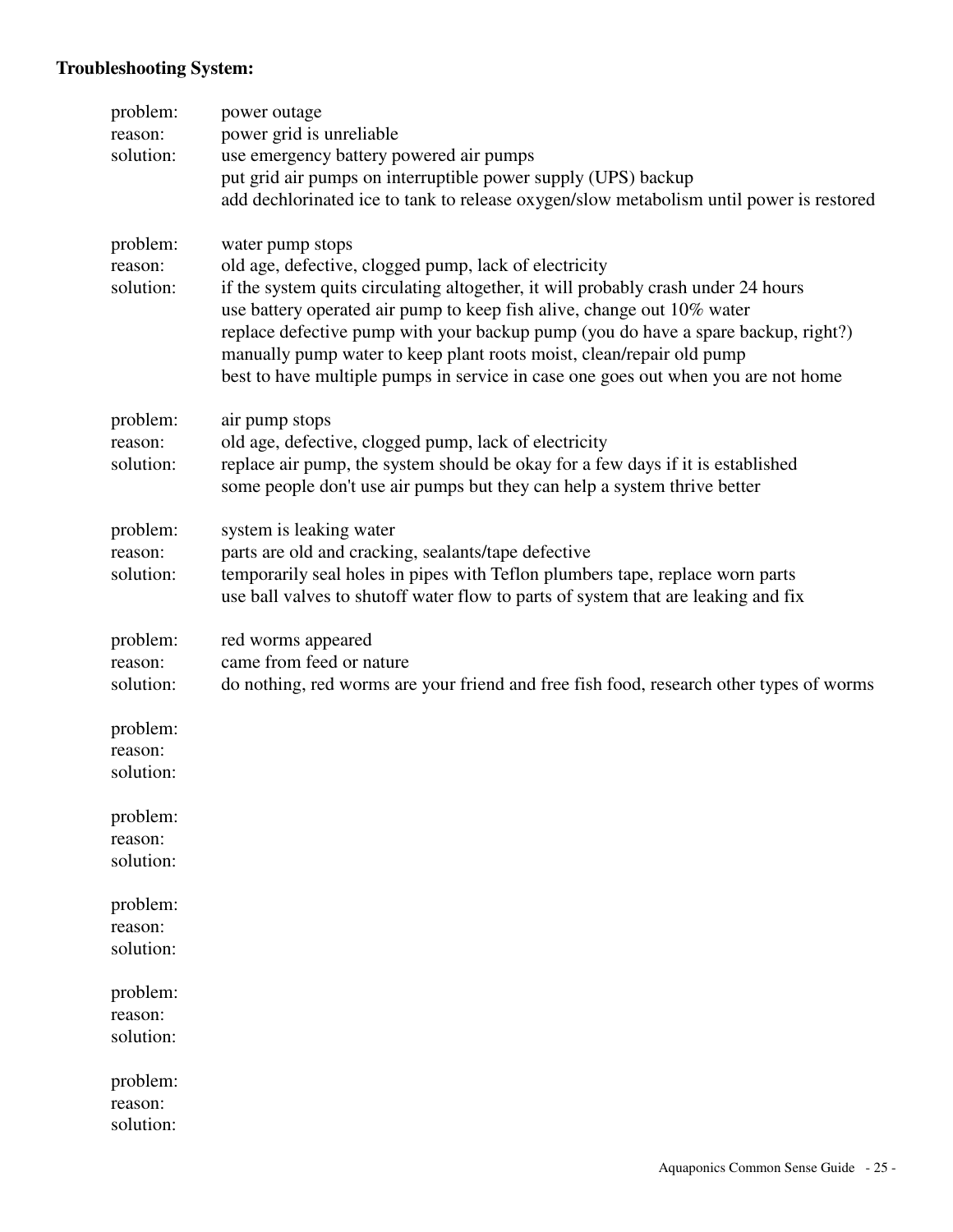## **Troubleshooting Bell Siphon:**

|                                  | Note: 90% bell siphon problems can be solved by using a wider and taller siphon pipe. 9% can<br>be solved with a cheater air break tube, cheater bottom bends, or larger crenellations. The<br>other 1% probably used too wide of a siphon pipe, have extra holes where they do not<br>belong, forgot the airtight siphon pipe cap, need to shorten the cheater air break tube, or<br>have too many bottom bends. A good size of siphon pipe width is one that is around two<br>standpipe widths wide. |
|----------------------------------|--------------------------------------------------------------------------------------------------------------------------------------------------------------------------------------------------------------------------------------------------------------------------------------------------------------------------------------------------------------------------------------------------------------------------------------------------------------------------------------------------------|
|                                  | Normally: standpipe is the inner drain pipe. Siphon pipe is the outer pipe with top cap. A<br>protective shroud pipe with many holes is around the unit to allow maintenance while<br>preventing media from smothering it.                                                                                                                                                                                                                                                                             |
| problem:<br>reason:<br>solution: | bell siphon isn't working properly<br>poor design<br>most bell siphon issues can be solved with a wider and/or taller siphon pipe                                                                                                                                                                                                                                                                                                                                                                      |
| problem:<br>reason:<br>solution: | bell siphon will not start<br>standpipe is not level, water flows over one edge instead of entire edge surface<br>cut the top of the standpipe so it is level                                                                                                                                                                                                                                                                                                                                          |
| problem:<br>reason:<br>solution: | bell siphon does not stop draining<br>siphon is not strong enough to break water tension at bottom of siphon pipe<br>make one crenellation/hole at bottom of siphon pipe higher for an air break<br>make siphon pipe taller if it is too close to the top of the standpipe to increase vortex area<br>if that still does not work, use a wider siphon pipe                                                                                                                                             |
| problem:<br>reason:<br>solution: | bell siphon never engages, standpipe only drains water output to equal water input (1)<br>siphon pipe cap is not airtight or cap is missing<br>seal cap on top of siphon pipe                                                                                                                                                                                                                                                                                                                          |
| problem:<br>reason:<br>solution: | bell siphon never engages, standpipe only drains water output to equal water input (2)<br>standpipe (output pipe) is too wide to create a water lock and begin the siphon action<br>reduce width of standpipe or add an adapter to the top of it that reduces the opening<br>some people may use a bend at the bottom of the standpipe to find resolution<br>this may also indicate too wide of a siphon pipe                                                                                          |
| problem:<br>reason:<br>solution: | bell siphon takes a long time from dribble to fully starting the siphon<br>siphon pipe does not have enough headroom to initiate a vortex over the standpipe<br>make siphon pipe taller                                                                                                                                                                                                                                                                                                                |
| problem:<br>reason:<br>solution: | bell siphon does not drain fast enough<br>bell siphon designed to small for amount of water coming in<br>reduce incoming water flow with ball valve in or use an entire larger bell siphon                                                                                                                                                                                                                                                                                                             |
| problem:<br>reason:<br>solution: | bell siphon stops draining midway<br>water pressure has equalized inside and outside the siphon at the standpipe height<br>use fewer crenellations in siphon pipe or use smaller diameter siphon pipe                                                                                                                                                                                                                                                                                                  |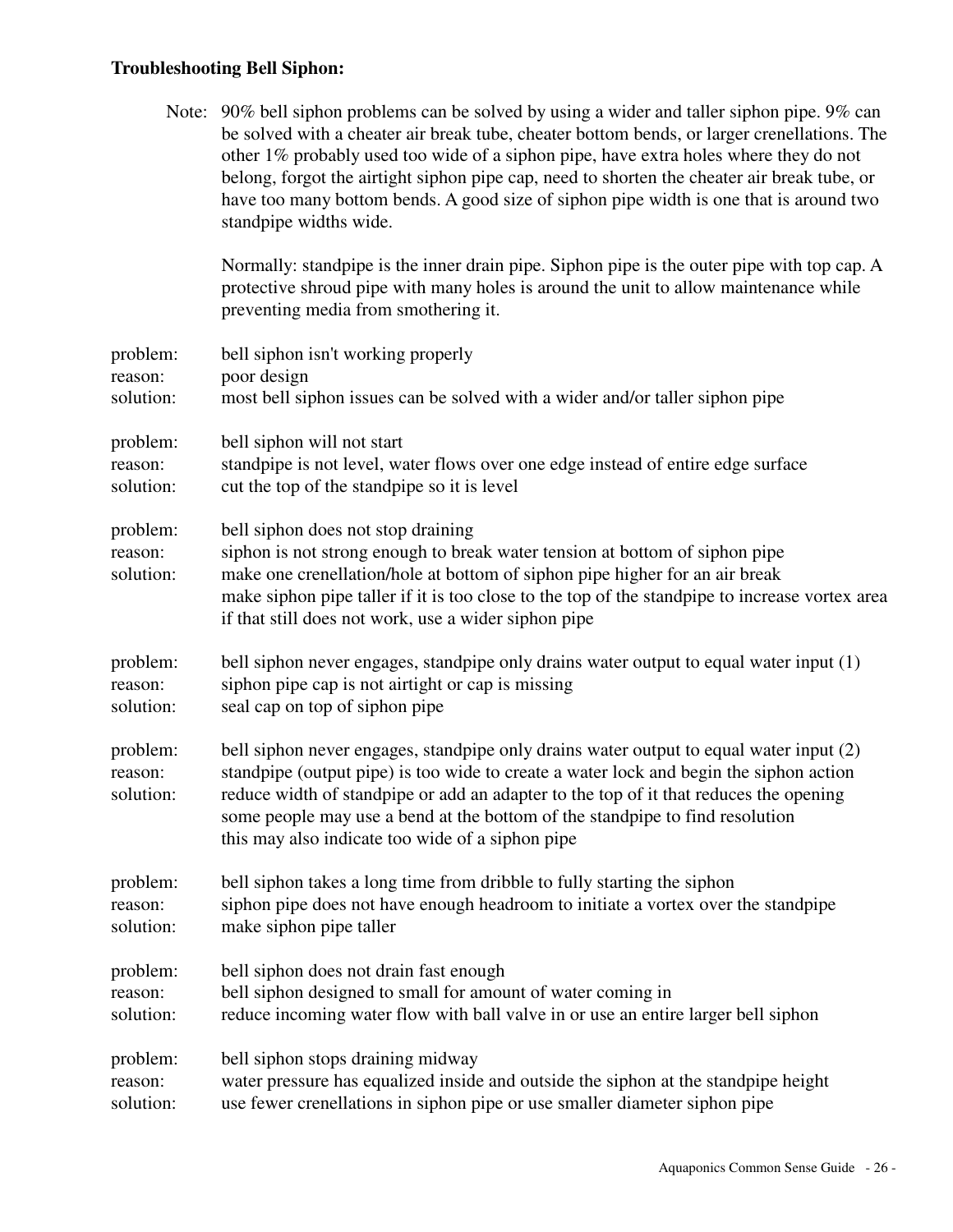## **Appendix A: Author's First System**

 So what type of system did the author put together and what were his direct experiences? My first system attempted was a continuous flow system without success. Seeds wouldn't grow much and developed root rot. I tried to grow seeds using the popular "baggie method" without success either. I eventually changed the system into a flood and drain model and now I start seeds in the grow beds like most people do.

 I started with a problem I was unaware of at the time. The original ammonia that I was trying to fishless cycle with had detergent in it. The ingredient list was not easily found until later. But sure enough, shake the bottle and it foamed at the top. It was also keeping the pH between 5.5 and 6.0. Once I realized the problem, I completely cleaned out the system throwing away the filter and any porous materials and bought pure ammonia. My pH now remains above 7.6 due to the local aquifer and my grow beds being limestone. I think this is why my plant growth has been very minimal, I have already changed one grow bed to Aerolite media and will change the other grow bed once test levels have returned to normal from the first one being changed.

## "Minigeyser"

 In the midst of the people online searching for ways to run their system off the power grid or at least with only air pumps (for more reliability and less power), I developed the "minigeyser" pump. It uses pressurized air to push a small amount of water through a tube up to a grow bed. It provides more head than using the same air pump as an airlift pump. The bottom is made of a  $\frac{3}{4}$  inch PVC slip plug with  $\frac{1}{4}$  inch hole

water inlet with a #10 o-ring and standard marble inside as a check valve. The top half is  $\frac{3}{4}$  inch PVC slip cap with two  $\frac{1}{4}$  inch holes. One hole is the air inlet and has  $\frac{1}{4}$  inch tubing that goes from the air pump to just inside the PVC capsule. The other hole is the air/water outlet with  $\frac{1}{4}$  inch tubing that starts about  $\frac{1}{4}$  inch away from the marble. The outlet tubing allows enough room to let the marble move but close enough to the water inlet hole to let enough water in before the air pressure builds to prevent an airlock. The entire unit is about 1.5 inches in length and with a 1.5 watt air pump (1200cc), it pumps  $4oz (1/2)$  cup) water per 2 minutes which equates out to ~237ml (1 gallon) every 64 minutes. A stronger air pump at 3.5 watts pumps twice the amount In the of water in the same amount of time. If the outlet tubing gets clogged, the marble check valve doubles as an air pump diaphragm saver and will give way for air to escape until the problem can be resolved. A larger version can be made with a shooter marble and 1.25 inch slip cap, slip plug, and #15 o-ring with silicone to prevent it from moving out of



position. I have not fully tested the larger version. The outlet hole must be at least the same size as the water inlet hole to prevent the air from going out the wrong hole due to resistance. These need to be taken apart once a month and cleaned of the buildup in them. Picture link URL:

http://backyardaquaponics.com/forum/viewtopic.php?f=1&t=2192&p=171829&hilit=minigeyser#p171829

 Amount of turn over of tank water through the bacteria is important for biofiltration. Aquaponic people suggest turning over the water volume of your tank at least once per hour. This is to ensure water with ammonia can be processed by the beneficial bacteria living on the bio-media. The water pump rating will always put out less than stated due to the head height of the water you are pumping vertically. However, I chose to run my system only with air pumps for less power usage and proof of concept of only using air pumps. Pumping a lot of water per hour simply isn't feasible with only a few small air pumps and the minigeyser. The minigeyser was designed to lift water to grow beds, not for massive water movement. I have my smaller air pump running an air stone for water movement and aeration. Extra air helps with the amount of dissolved oxygen the fish can utilize in the water. Dissolved oxygen is created by the amount of surface area between air and water, so smaller bubbles will produce more dissolved oxygen. With such slower water movement in my system, it requires tank